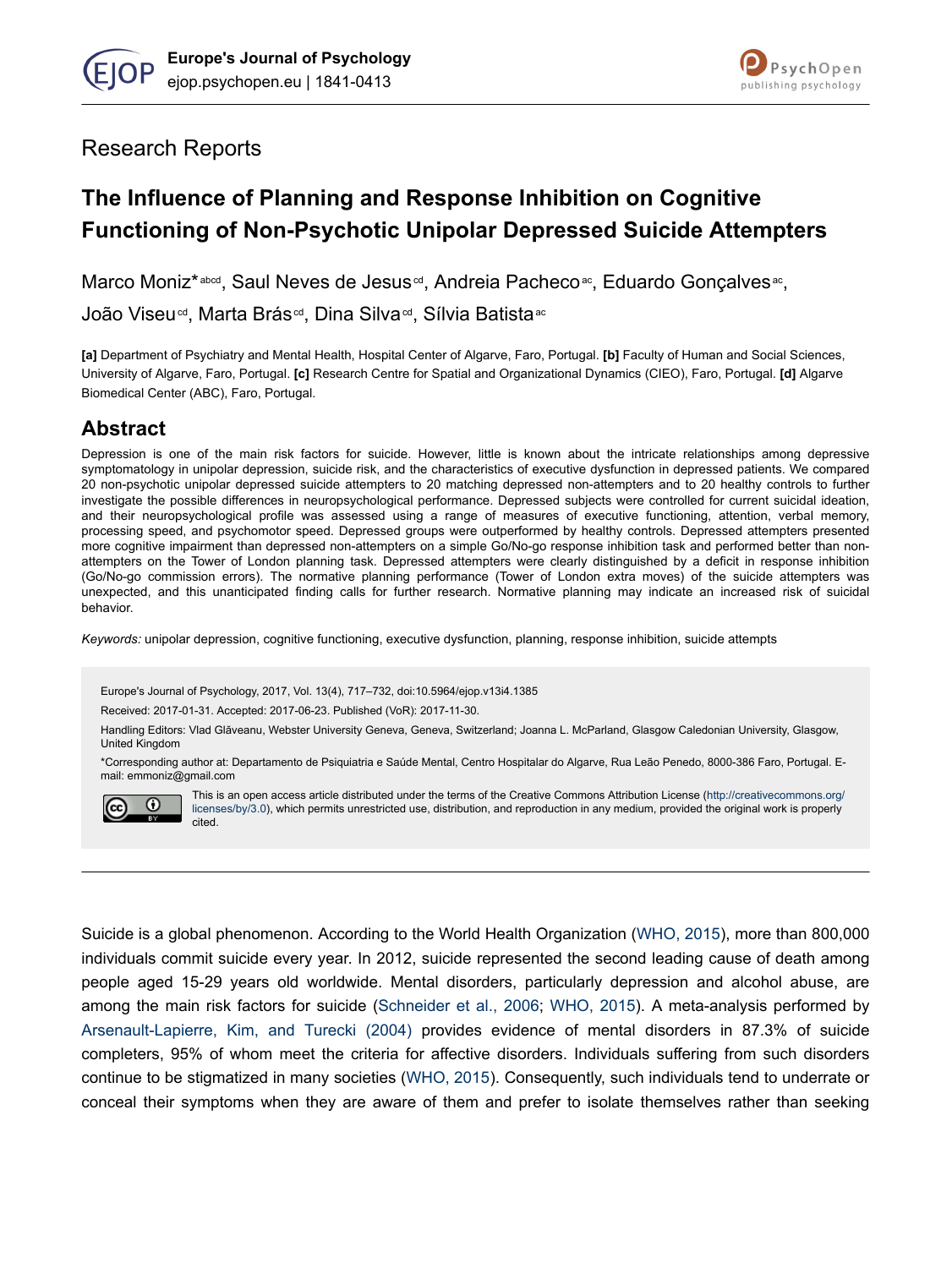help. This behavior hinders early diagnosis and further complicates the already difficult pursuit of adequate response and control. Thus, healthcare professionals must increasingly identify suicide causes among these patients to predict and prevent it.

Nevertheless, little is known about the real association between depression and suicide risk. For instance, [Jollant, Lawrence, Olié, Guillaume, and Courtet \(2011\)](#page-11-0) posit that the pathological processes underlying a crisis usually occur during an acute stage of the illness. By contrast, [Keilp et al. \(2012\)](#page-11-0) suggest that the link between suicide risk and the severity of depression is a modest one. Furthermore, in depression, the relationship between suicidal ideation and suicide attempts also remains controversial. Whereas some depressed patients have never entertained suicidal thoughts or attempted suicide [\(Marzuk, Hartwell, Leon, & Portera, 2005](#page-12-0)), more than half of such patients contemplate it, and one-third of ideators commit it [\(Kessler, Borges, & Walters, 1999](#page-12-0)). Consequently, although depression is considered a high risk factor for suicide [\(Schneider et al., 2006\)](#page-13-0), this high risk may not be directly associated with the psychopathological condition itself because ideation and acts represent distinct stages of the suicidal process [\(Jollant et al., 2011\)](#page-11-0). Alone, ideation is a weak predictor of attempts [\(Jollant et al., 2011](#page-11-0); [Marzuk et al., 2005\)](#page-12-0). Recent epidemiological findings have suggested that depression is a better predictor of suicidal ideation than of suicidal acts [\(Nock, Hwang, Sampson, & Kessler,](#page-13-0) [2010](#page-13-0)). Therefore, uncovering markers that could allow these two stages of suicidal behavior to be more clearly distinguished is highly significant for early diagnosis, treatment, and prevention.

In recent years, research ranging from original studies to evidence-based review articles has aimed to identify neuroimaging and cognitive markers in clinical samples of patients with a history of suicide attempts and/or current suicidal ideation. Regarding the neuroanatomical underpinnings of suicidal behavior, a recent metaanalysis identifies the involvement of the ventrolateral prefrontal cortex (VLPFC), including regions of the orbitofrontal cortex (OFC), the anterior cingulate gyrus, the dorsomedial PFC (DMPFC), the dorsolateral PFC (DLPFC), and, to a lesser extent the amygdala and the medial temporal cortex (MTC) ([Jollant et al., 2011](#page-11-0)). Some of these regions, e.g., the DLPFC, the anterior cingulate cortex (ACC), and the OFC, are believed to participate in basically all executive functions (EFs) [\(Rogers et al., 2004\)](#page-13-0). EFs refer to cognitive competences that allow individuals to determine objectives in changing environments and to find ways of meeting them by constantly adapting themselves to their circumstances [\(Burgess & Alderman, 2003](#page-10-0)). According to previous reports, executive dysfunctions, which are different from other cognitive deficits common in depression, are linked to suicidal behavior ([Jollant et al., 2011](#page-11-0); [Keilp, Gorlyn, Oquendo, Burke, & Mann, 2008](#page-11-0); [Keilp et al., 2001](#page-11-0), [2013](#page-11-0); [King et al., 2000](#page-12-0); [Marzuk et al., 2005;](#page-12-0) [Richard-Devantoy, Berlim, & Jollant, 2014;](#page-13-0) [Richard-Devantoy,](#page-13-0) [Gorwood, et al., 2012;](#page-13-0) [Richard-Devantoy, Jollant, et al., 2012;](#page-13-0) [Westheide et al., 2008](#page-14-0)). Corroborating most neuroimaging findings, research on cognitive markers has found alterations in the EFs of depressed suicide attempters [\(Jollant et al., 2011;](#page-11-0) [Keilp et al., 2001](#page-11-0), [2008,](#page-11-0) [2013;](#page-11-0) [Marzuk et al., 2005;](#page-12-0) [Richard-Devantoy,](#page-13-0) [Gorwood, et al., 2012;](#page-13-0) [Richard-Devantoy, Jollant, et al., 2012;](#page-13-0) [Richard-Devantoy et al., 2014](#page-13-0); [Westheide et al.,](#page-14-0) [2008](#page-14-0)), particularly regarding attention, problem solving, verbal fluency and mental flexibility, though this evidence is not always consistent across samples.

In a review, [Richard-Devantoy, Gorwood, et al. \(2012\)](#page-13-0) find a strong connection between depression and executive dysfunction, suggesting that the two disorders may have the same neuropsychological basis in frontal dysfunction, which may enhance suicide risks. Many of these alterations in EFs correspond to some of the most common markers presented by depressed non-attempters, regardless of their current suicidal ideation [\(Beats, Sahakian, & Levy, 1996](#page-10-0); [Biringer et al., 2005](#page-10-0); [Lee, Hermens, Porter, & Redoblado-Hodge, 2012](#page-12-0);

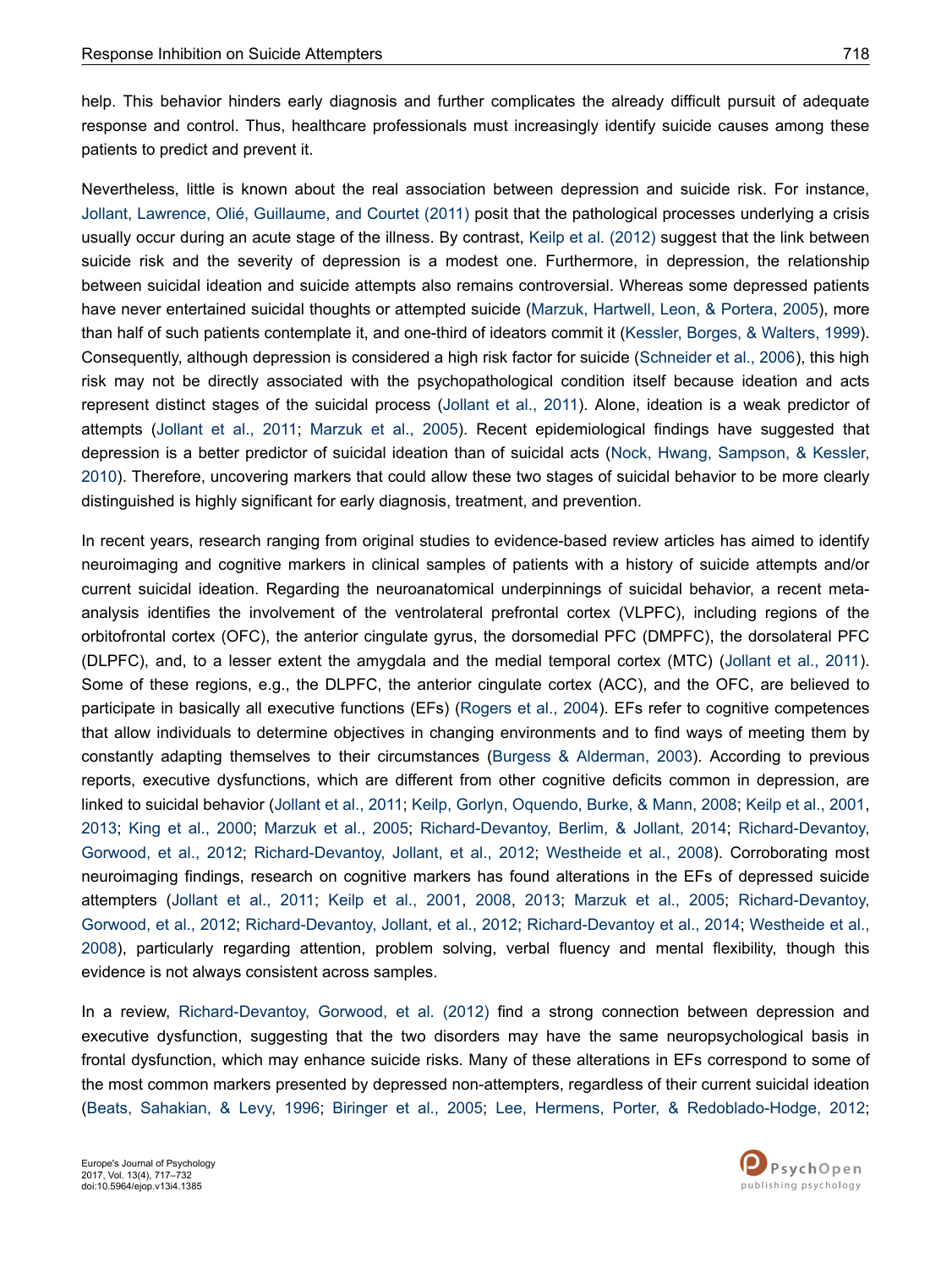[McDermott & Ebmeier, 2009;](#page-12-0) [Richard-Devantoy, Gorwood, et al., 2012](#page-13-0); [Richard-Devantoy, Jollant, et al., 2012](#page-13-0); [Richard-Devantoy et al., 2014; Rogers et al., 2004](#page-13-0); [Roiser, Rubinsztein, & Sahakian, 2009](#page-13-0); [Stordal et al., 2004](#page-14-0); [Wagner, Doering, Helmreich, Lieb, & Tadić, 2012](#page-14-0)). Moreover, [Marzuk et al. \(2005\)](#page-12-0) and [Westheide et al. \(2008\)](#page-14-0) suggest that suicidal ideation may contribute to the aggravation of EF impairment. [Lee et al. \(2012\)](#page-12-0) attribute suicidal ideation to clinical state impairments in psychomotor speed and memory functioning, whereas deficits in attention and EFs are persistent (even after remission) and consequently are more prone to be trait-markers. According to [Biringer et al. \(2005\)](#page-10-0), trait-related impairments may be associated with inherent pathobiological mechanisms.

Many recent studies have specifically assessed samples of depressed suicide attempters. Some studies examine unipolar and bipolar subjects (e.g., [Keilp et al., 2001,](#page-11-0) [2008](#page-11-0); [Marzuk et al., 2005\)](#page-12-0), whereas others examine patients with comorbid personality disorders (e.g., [Keilp et al., 2013](#page-11-0)). However, only a few focus specifically on non-psychotic unipolar depressed patients (e.g., [King et al., 2000](#page-12-0); [Richard-Devantoy, Jollant, et](#page-13-0) [al., 2012](#page-13-0); [Westheide et al., 2008](#page-14-0)).

[King et al. \(2000\),](#page-12-0) [Richard-Devantoy, Jollant, et al. \(2012\)](#page-13-0), and [Westheide et al. \(2008\)](#page-14-0) measure the performance of non-psychotic unipolar depressed attempters via several neuropsychological measures. The first two focus on older patients (older than 50 and older than 65, respectively), and only the third controls for current suicidal ideation. Regarding performance results on a range of neuropsychological tasks, [King et al.](#page-12-0) [\(2000\)](#page-12-0) compare depressed suicide attempters to depressed non-attempters. They observe the effects of aging on mental sequencing and flexibility, but they find no significant differences between the two groups. Conversely, a study by [Richard-Devantoy, Jollant, et al. \(2012\)](#page-13-0) shows that elderly depressed attempters performed more poorly than matching depressed non-attempters and healthy controls in terms of cognitive inhibition. [Westheide et al. \(2008\)](#page-14-0) find differences between healthy controls and depressed suicide attempters with and without current suicidal ideation. Moreover, their results reveal suicidal ideation to be related to more severe executive deficits, particularly in decision making ([Westheide et al., 2008](#page-14-0)).

However, the hypothesis that suicide attempters and/or suicidal ideators can be distinguished by the presence of such unique executive impairments is far from being well established. For instance, [King et al. \(2000\)](#page-12-0) challenge this hypothesis, as their results reveal no significant differences between depressed suicide attempters and non-attempters on any neuropsychological measures. So far, research has not been able to characterize depressed suicide attempters with a specific cognitive profile [\(Westheide et al., 2008](#page-14-0)) or to clearly distinguish them from depressed non-attempters, and the same applies to suicidal ideators in relation to nonideators. Consistent findings remain scarce in view of the various questions that have yet to be definitively answered unclear. Therefore, more studies are needed to realize more effective suicide prevention and to contribute to a deeper understanding of suicidal behavior and the underlying processes that lead to suicidal acts.

The current study aims to further investigate differences in the neuropsychological performance of three adult age groups: non-psychotic unipolar depressed suicide attempters, non-psychotic unipolar depressed nonattempters, and healthy controls. Following [King et al. \(2000\),](#page-12-0) [Richard-Devantoy, Jollant, et al. \(2012\)](#page-13-0), and [Westheide et al. \(2008\)](#page-14-0), we circumscribe our clinical sample to non-psychotic unipolar depression because the cognitive functions of bipolar subjects are believed to be influenced in a distinctive way ([Stordal et al., 2004](#page-14-0)). Likewise, psychotic patients tend to exhibit more deficits [\(Stordal et al., 2004\)](#page-14-0). Patients are controlled for

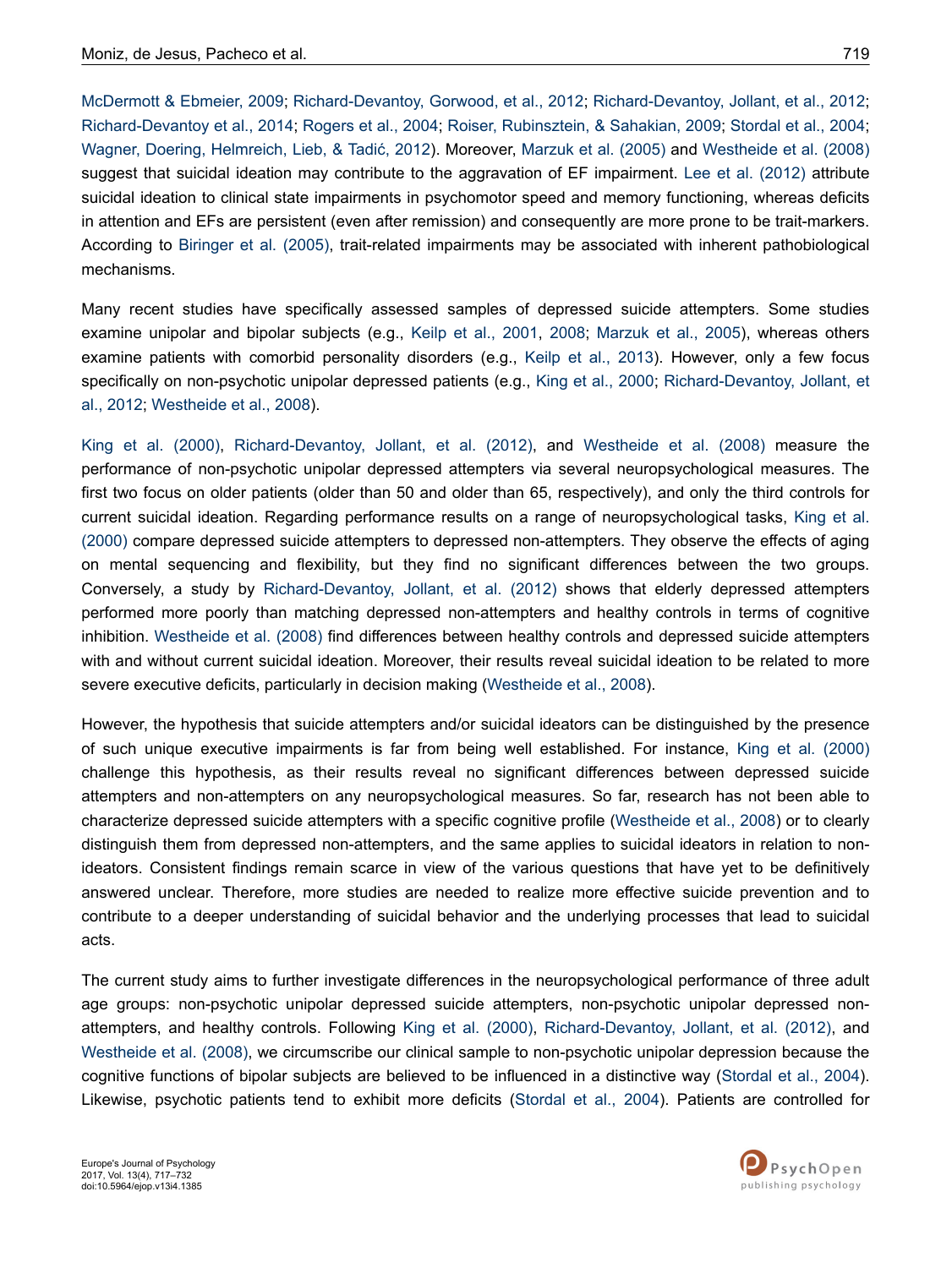current suicidal ideation, and other clinical parameters are applied to confirm diagnoses. We conduct a detailed neuropsychological assessment that includes tests of executive functioning, attention, verbal memory, processing speed, and psychomotor speed.

In light of previous reports, we hypothesize the following: (1) depressed subjects (attempters and nonattempters) will perform more poorly than healthy controls, and (2) depressed suicide attempters will generally exhibit more executive deficits, than depressed non-attempters and healthy controls.

# **Methods**

### **Participants**

We initially selected 51 patients from the outpatient clinic of the Department of Psychiatry and Mental Health of the Hospital Center of Algarve, and 11 subjects were excluded during the evaluation period. The control group was recruited through advertising. All subjects completed a battery of tests within one week, for a total of two sessions. A randomized system was used to order the test application. The sample was collected between February and August of 2013.

All three groups—two experimental groups (depressed suicide attempters, with at least one past suicide attempt, and non-attempting patients) and the control group—had 20 subjects each. The non-psychotic unipolar depressed suicide attempters group included 18 women and 2 men, with a mean age of 42.2 years (*SD* = 15.12) and a mean of 9.5 (*SD* = 3.68) years of education. The matching depressed non-attempter group included 13 women and 7 men, with a mean age of 44.3 years (*SD* = 14.78) and a mean of 8.9 (*SD* = 3.54) years of education. Each past attempter had a mean of 3 suicidal acts. Fifteen subjects used medication to attempt suicide (75 percent), and 5 committed a more violent suicidal act (e.g., hanging, gas inhalation). The group of healthy controls with analogous characteristics included 13 women and 7 men, with a mean age of 43.3 years (*SD* = 14.88) and a mean of 9.4 (*SD* = 3.61) years of education. All participants were Caucasian, right handed, and Portuguese speakers.

### **Measures**

In this study, we used computerized and standard paper-and-pencil instruments. We employed the following computer-administered instruments from the Psychology Experiment Building Language (PEBL) Test Battery [\(Mueller & Piper, 2014\)](#page-13-0):

### **Go/No-Go Task (GNG)**

GNG is one of the most useful measures for assessing response inhibition, where a motor response must be either executed or inhibited ([Bezdjian, Baker, Lozano, & Raine, 2009\)](#page-10-0). We applied the "simple" paradigm in which the no-go stimulus was always the same. The Portuguese version [\(Moniz, De Jesus, Gonçalves, Viseu,](#page-12-0) [Pacheco, & Moreira, 2016\)](#page-12-0) of the computerized GNG from the PEBL was used ([Mueller & Piper, 2014](#page-13-0)), developed and validated previously by [Bezdjian, Baker, Lozano, and Raine \(2009\)](#page-10-0). The GNG demonstrates reasonable test–retest reliability ([Kindlon, Mezzacappa, & Earls, 1995\)](#page-12-0).

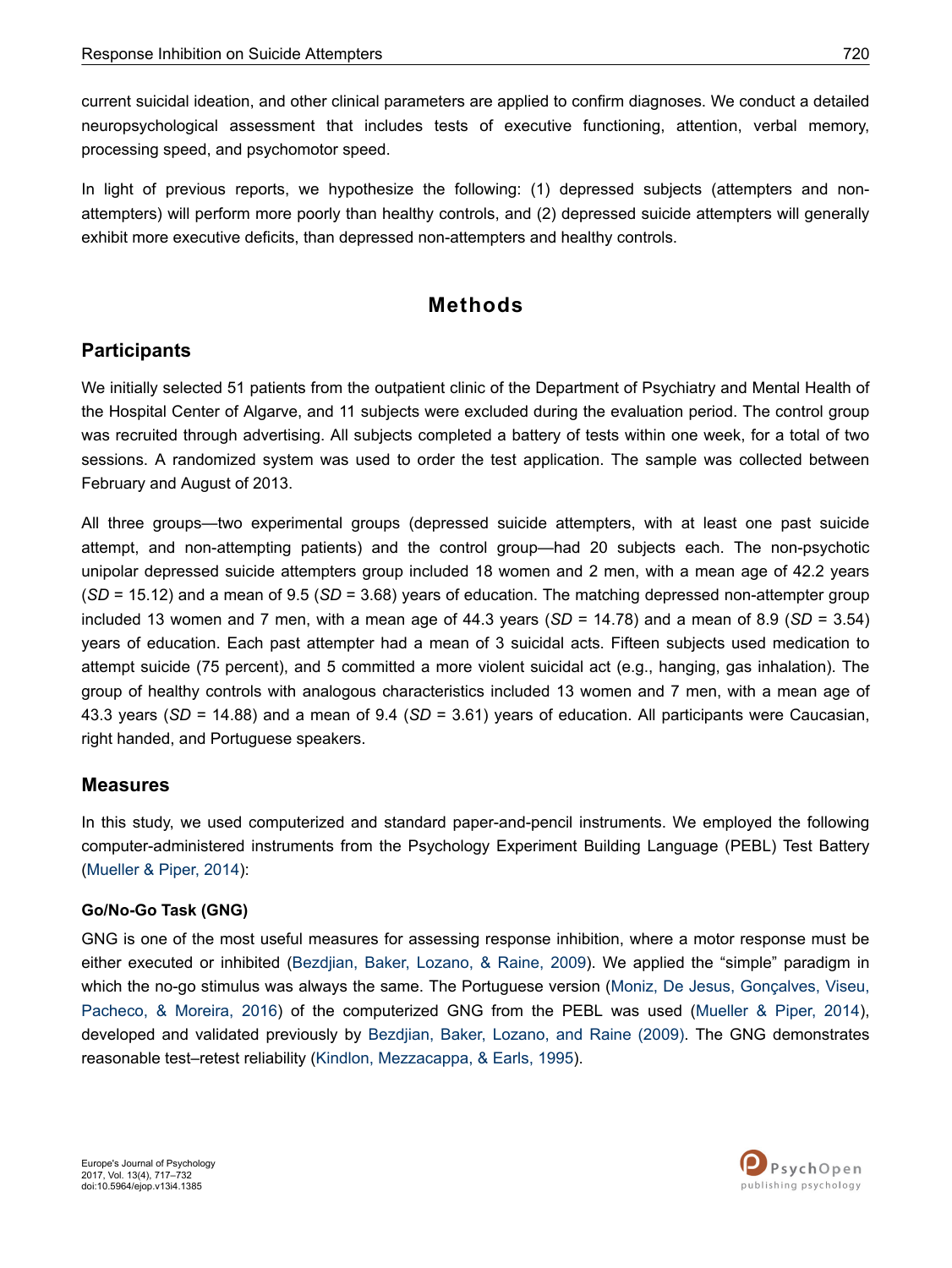#### **Tower of London Task (TOL)**

Inspired by Tower of Hanoi, a classic problem-solving puzzle [\(Kaller, Unterrainer, Rahm, & Halsband, 2004](#page-11-0); [McKinlay & McLellan, 2011](#page-12-0); [Newman, Greco, & Lee, 2009\)](#page-13-0), TOL is a visuospatial planning task ([Kaller et al.,](#page-11-0) [2004](#page-11-0); [McKinlay & McLellan, 2011;](#page-12-0) [Newman et al., 2009\)](#page-13-0). We used the Portuguese version [\(Moniz, De Jesus,](#page-13-0) [Viseu, Gonçalves, Pacheco, & Baptista, 2016\)](#page-13-0) of the computerized TOL from PEBL [\(Mueller & Piper, 2014](#page-13-0)), which does not differ from the manual versions in terms of the level of difficulty ([McKinlay & McLellan, 2011](#page-12-0)). The reliability and validity study was demonstrated by [Piper et al. \(2015\),](#page-13-0) with a correlation coefficient of .36.

#### **Iowa Gambling Task (IGT)**

IGT aims to simulat real-life judgment alterations, allowing assessment of the subject's emotions associated with decision making [\(Bechara, Damasio, Damasio, & Anderson, 1994\)](#page-10-0). The participants were instructed to perform a series of 100 selections from a group of four decks of cards (A, B, C and D). The Portuguese version [\(Moniz, De Jesus, Gonçalves, Pacheco, & Viseu, 2016\)](#page-12-0) of the computerized IGT from PEBL [\(Mueller & Piper,](#page-13-0) [2014](#page-13-0)) was used. The reliability and validity study was demonstrated by [Piper et al. \(2015\)](#page-13-0), with a correlation coefficient of .41.

#### **Victoria Stroop Test (VST)**

Inhibitory control is an important cognitive function associated with executive functioning, which is assessed with tasks such as Stroop [\(Miyake et al., 2000\)](#page-12-0). Our study employed the Portuguese version [\(Moniz, De Jesus,](#page-12-0) [Gonçalves, Viseu, Baptista, & Pacheco, 2016\)](#page-12-0) of the computerized VST from PEBL [\(Mueller & Piper, 2014](#page-13-0)), which is a briefer and slightly different version from the traditional one. The original version of VST ([Troyer,](#page-14-0) [Leach, & Strauss, 2006\)](#page-14-0) revealed adequate psychometric data, including reliability and validity ([Strauss,](#page-14-0) [Sherman, & Spreen, 2006\)](#page-14-0).

#### **Wisconsin Card Sorting Test (WCST)**

WCST is one of the most recurrently used neuropsychological measures to assess executive functioning, and it is commonly utilized to assess set maintenance and set shifting ([Carrillo-de-la-Peña & García-Larrea, 2007](#page-10-0)). The participants were expected to place cards in one of four piles according to the characteristics of the stimuli. The Portuguese version [\(Moniz, De Jesus, Viseu, Gonçalves, Moreira, & Pacheco, 2016](#page-12-0)) of the computerized WCST from PEBL ([Mueller & Piper, 2014](#page-13-0)) was applied. The reliability and validity study was demonstrated by [Piper et al. \(2015\),](#page-13-0) with a correlation coefficient of .45.

#### **Finger Tapping Task (FTT)**

FTT assesses fine motor speed and motor control [\(Christianson & Leathem, 2004\)](#page-11-0). The Portuguese version [\(Moniz, De Jesus, Pacheco, Gonçalves, & Viseu, 2016\)](#page-12-0) of the computerized FTT from PEBL ([Mueller & Piper,](#page-13-0) [2014](#page-13-0)) was used (study that validated this version of the FFT), with the left and right index fingers: five consecutive trials for each hand, with a 10-second break following each trial and a 30-second break every five trials. The average number of taps over five trials was calculated for each hand. The reliability and validity studies of the computerized FTT were demonstrated by Hubel, Reed, Yund, Herron, and Woods ([Hubel, Reed,](#page-11-0) [Yund, Herron, & Woods 2013; Hubel, Yund, Herron, & Woods, 2013\)](#page-11-0).

For computerized tests, a computer that ran Microsoft Windows 8.1 and contained a touch screen (IGT, TOL, WCST), a keyboard (VST), or an external keypad (FTT and GNG) was used. The paper-and-pencil instruments used were as follows:

Europe's Journal of Psychology 2017, Vol. 13(4), 717–732 doi:10.5964/ejop.v13i4.1385

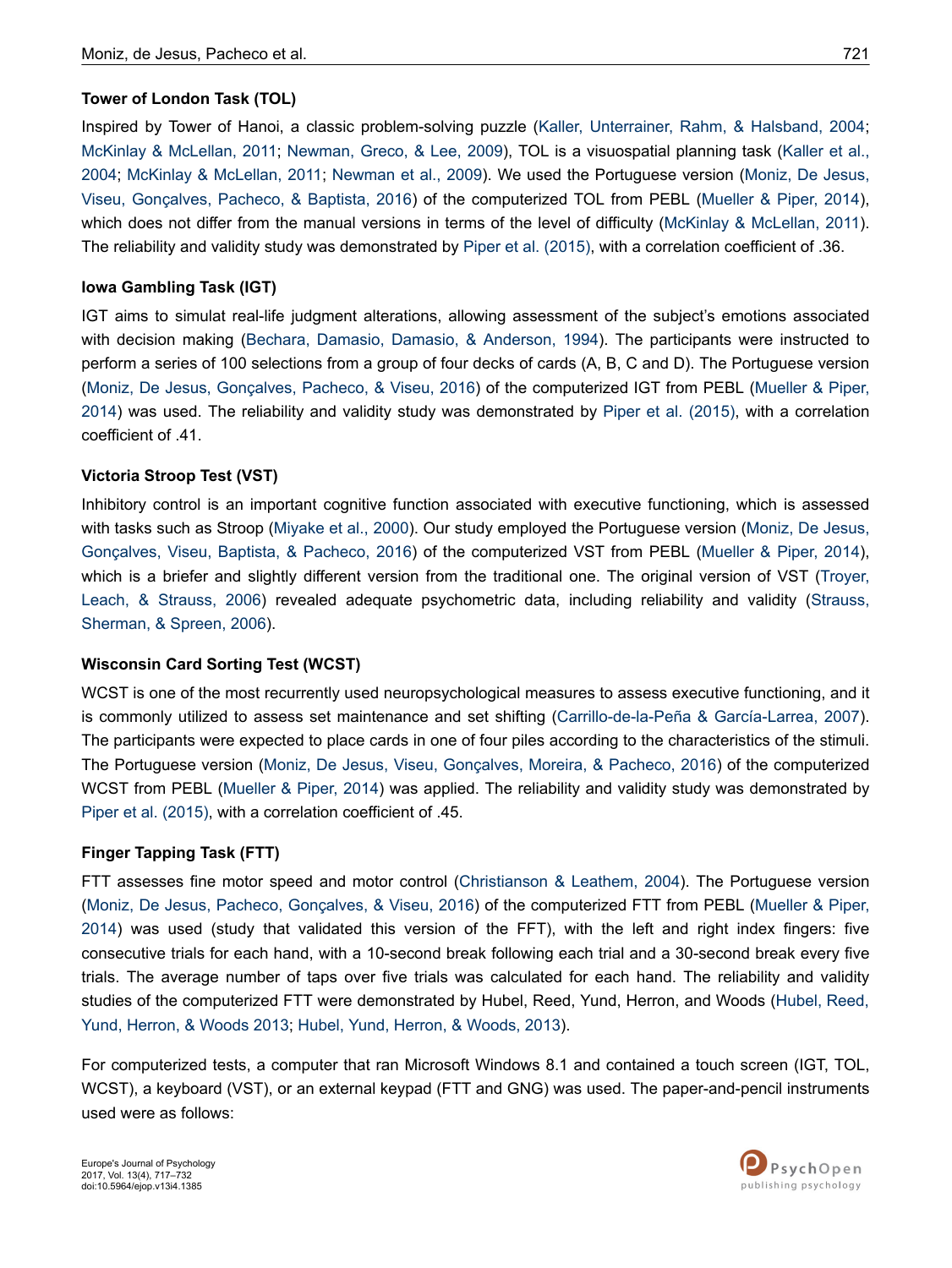#### **Trail Making Test (TMT)**

TMT comprises two parts—trials A and B. Trial A of TMT assesses attention, visual scanning, and information processing ([Cavaco et al., 2008a](#page-11-0), [2013a\)](#page-10-0). The participants were given two sets of dots targeting numbers and were expected to connect them in sequential order (e.g., 1–2–3). Trial B assesses working memory and EFs, such as the capability to switch between sets of stimuli ([Cavaco et al., 2008a,](#page-11-0) [2013a\)](#page-10-0). For trial B, the participants were given two sets of 25 dots, one corresponding to numbers (1–13) and the other corresponding to letters (A–L) in sequential order. The sequence began with the first number, followed by the first letter alphabetically, then the second number, and so on (e.g., 1–A–2–B–3). We used the Portuguese version [\(Cavaco et al., 2013a](#page-10-0)).

#### **Verbal Fluency Test (VFT)**

In addition to EFs, VFT measures non-motor processing speed and language production, which recruit PFC and temporal lobes ([Cavaco et al., 2013b](#page-11-0)). VFT consists of two tasks, namely, semantic and phonemic fluency. The subjects were asked to name as many animals as possible in 60 seconds and to say as many words beginning with M, R, and P in 60 seconds (for each letter), as described in the norms of the Portuguese version [\(Cavaco et al., 2013b](#page-11-0)).

### **Auditory Verbal Learning Test (AVLT)**

Considered a measure that is sensitive to verbal memory deficits and neurological impairment, AVLT evaluates memory and verbal learning [\(Cavaco et al., 2008b\)](#page-11-0) through five consecutive trials. After a 30-minute break, the participants were expected to recall the words that included the original one from a longer list. The Portuguese version [\(Cavaco et al., 2008b](#page-11-0)) was used.

### **Procedures**

All participants were assessed by a psychologist specifically certified for this purpose. Each participant completed a health and demographic questionnaire. During the selection of the sample, depression diagnoses were confirmed using the MINI International Neuropsychiatric Interview (MINI) [\(Sheehan et al., 1997](#page-13-0)) and the Portuguese version of the Brief Symptom Inventory (BSI) [\(Canavarro, 2007\)](#page-10-0). Depressive symptomatology at the time of the assessment was evaluated using the 17-item Hamilton Depression Rating Scale (HAM-D-17) [\(Sousa, Lopes, & Vieira, 1979](#page-14-0)). To screen for the presence of personality disorders, the PDQ-4 + Personality Diagnostic Questionnaire [\(Hyler, 1994](#page-11-0)) was applied. Current suicidal ideation was assessed using the Portuguese version of the Suicidal Ideation Questionnaire (SIQ) [\(Ferreira & Castela, 1999](#page-11-0)). The Rey 15-Item Memory Test (15-IMT) was employed to detect malingering ([Simões et al., 2010](#page-14-0)).

Exclusion criteria were current or prior bipolar disorder, schizophrenia, major psychosis, dementia, substance abuse, personality disorder, neurologic disease (including head injury involving a loss of consciousness), and suspected malingering.

This study was approved by the Hospital Center of Algarve Ethics Committee and was in according with the principles of the Declaration of Helsinki. After being provided with all the information about the study, all the participants signed an informed consent form. For ethical reasons, we could not assess the clinical sample off medication.

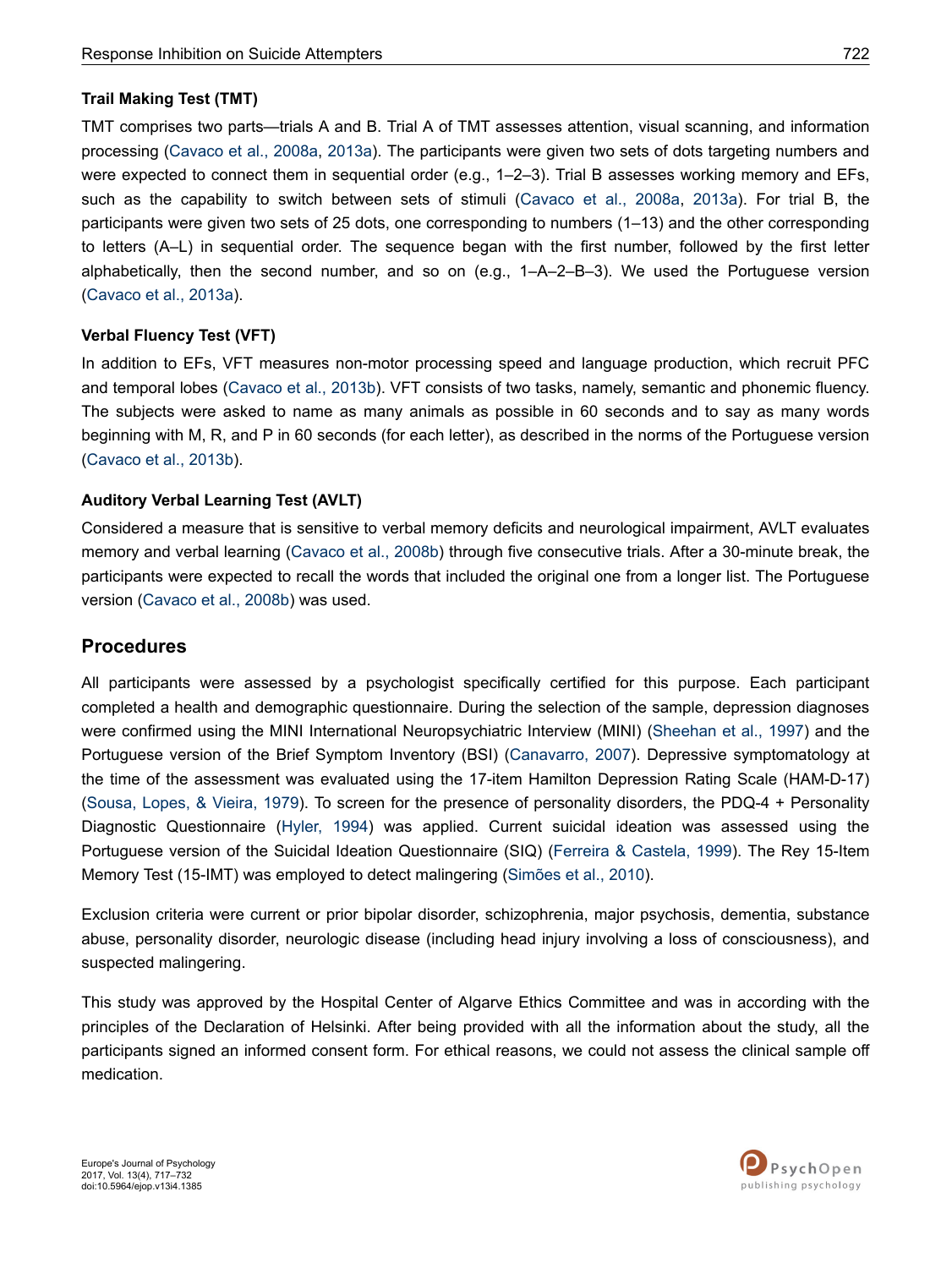All analyses were conducted using the Statistical Package for Social Sciences (SPSS), version 20.0. The level of significance was set at *p* < than .05. The normality of distribution for continuous variables was tested with the Shapiro-Wilk test. A *χ*<sup>2</sup> test was used to compare categorical variables, and a *t*-test (for two groups) or analysis of variance (ANOVA) (for more than two groups) was used to compare continuous variables. Tukey's procedure and Bonferroni correction were used for pairwise comparisons.

# **Results**

### **Group Characteristics**

A one-way ANOVA revealed that depressed groups (attempters and non-attempters) and healthy controls did not differ significantly with regard to age ( $F(2,57)$  = .738,  $p$  = .483,  $n_p^2$  = .025), gender ( $\chi^2(2, N = 50)$  = 4.261,  $p = .119$ ), or education (*F*(2,57) = 1.658,  $p = .200$ ,  $\eta_p^2 = .055$ ) [\(Table 1\)](#page-7-0).

The *t*-tests revealed no significant differences between depressed groups with respect to depressive symptoms (BSI-D [*t*(38) = -.512, *p* = .611, *d* = -.172], HAM-D-17 [*t*(38) = -1.348, *p* = .186, *d* = -.431]), current suicidal ideation (SIQ Total [*t*(38) = 1.611, *p* = .115, *d* = .509]), or suicidal intent (SIQ, Item 18 [*t*(38) = .312, *p* = .757, *d* = .099]).

### **Neuropsychological Performance**

In the GNG task, we found differences among the three groups in terms of commission errors (*F*(2,57) = 11.315,  $p < .001$ ,  $\eta_p^2 = .284$ ) and no-go reaction time (*F*(2,57) = 4.016,  $p = .023$ ,  $\eta_p^2 = .124$ ). Still, in terms of commission errors, attempters performed worse than depressed non-attempters and the control group, and no significant differences were found between depressed non-attempters and healthy controls (*t*(38) = 0, *p* = 1, *d* = 0). In the TOL, only depressed non-attempters performed worse. Differences were found among the three groups in terms of extra moves ( $F(2,55)$  = 3.839,  $p$  = .028,  $\eta_p^2$  = .122) and performance time ( $F(2,55)$  = 8.988,  $p$  < .001,  $\eta_p^2$  = .246), and no differences were found between depressed attempters and healthy controls (*t*(37) = .796, *p* = .431, *d* = .253).

Depressed patients (attempters and non-attempters) were outperformed by healthy controls in almost all measures, with differences between the three groups in IGT (*F*(2,49) = 5.906,  $p$  = .005,  $\eta_p^2$  = .194), VST errors  $(F(2,52) = 3.074, p = .055, \eta_p^2 = .106)$ , VST c-time  $(F(2,52) = 3.819, p = .028, \eta_p^2 = .128)$ , WCST perseverative errors (*F*(2,53) = 7.798,  $p = .001$ ,  $n_p^2 = .227$ ), the percentage of conceptual-level WCST responses (*F*(2,53) = 9.758,  $p < .001$ ,  $\eta_p^2$  = .269), FTT dominant hand (*F*(2,55) = 8.165,  $p = .001$ ,  $\eta_p^2$  = .229), FTT non-dominant hand  $(F(2,55) = 4.301, p = .018, \eta_p^2 = .135)$ , TMT-A  $(F(2,51) = 9.171, p < .001, \eta_p^2 = .265)$ , and TMT-B  $(F(2,51) =$ 8.558,  $p = .001$ ,  $\eta_p^2 = .255$ ).

Compare only the depressed groups, we did not find significant differences in IGT (*t*(32) = -1.274, *p* = .212, *d* = -.434), VST errors (*t*(34) = -.053, *p* = .958, *d* = -.017), WCST perseverative errors (*t*(36) = .254, *p* = .801, *d* = .081), the percentage of conceptual-level WCST responses (*t*(36) = .703, *p* = .487, *d* = .228), FTT dominant hand (*t*(36) = -.190, *p* = .850, *d* = -.060), FTT non-dominant hand (*t*(36) = -.224, *p* = .824, *d* = -.632), TMT-A (*t*(38) = .449, *p* = .656, *d* = .142), TMT-B (*t*(37) = 1.113, *p* = .273, *d* = .355). When we isolated only the attempters and compared them based in terms of the type of suicidal act (violent or non-violent), we did not find

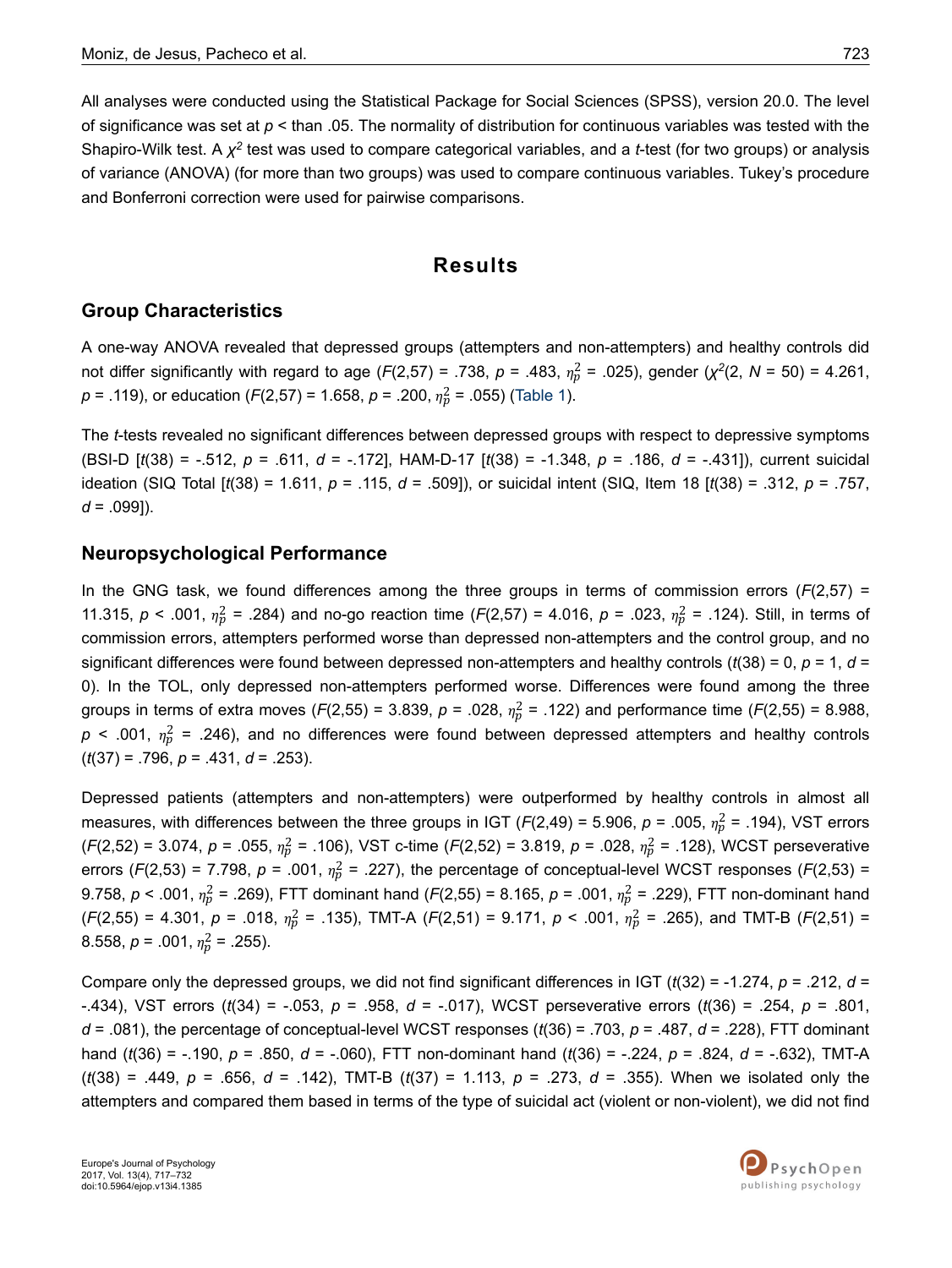#### <span id="page-7-0"></span>Table 1

#### *Descriptive Statistics (N = 60)*

|                                                       | Depressed non-<br>attempters <sup>a</sup> | <b>Depressed suicide</b><br>attempters <sup>b</sup> | Healthy controls <sup>c</sup> |         |                  |
|-------------------------------------------------------|-------------------------------------------|-----------------------------------------------------|-------------------------------|---------|------------------|
| <b>Measures</b>                                       | M(SD)                                     | M(SD)                                               | M(SD)                         | p-value | Post Hoc Tukey   |
| <b>Social and Clinical Measures</b>                   |                                           |                                                     |                               |         |                  |
| Age, Years                                            | 44.28 (14.78)                             | 42.22 (15.12)                                       | 43,25 (14,88)                 | .483    |                  |
| Education                                             | 8.94 (3.54)                               | 9.53(3.68)                                          | 9,36(3,61)                    | .200    |                  |
| <b>BSI-D, Score</b>                                   | 2.26(.98)                                 | 2.44(1.18)                                          |                               | .611    |                  |
| HAM-D-17, score                                       | 17.20 (7.33)                              | 20.42 (7.59)                                        |                               | .186    |                  |
| <b>Cognitive Measures</b>                             |                                           |                                                     |                               |         |                  |
| VFT-Semantic Fluency-Animals                          | 14.0(3.44)                                | 14.94 (3.68)                                        |                               | .420    |                  |
| VFT-Phonemic Fluency- (M, R, P)                       | 21.50(8.0)                                | 21.76 (6.55)                                        |                               | .914    |                  |
| <b>AVLT-Immediate Recall</b>                          | 46.1 (9.0)                                | 50.63 (8.53)                                        |                               | .321    |                  |
| AVLT-Delayed Recall (30')                             | 9.8(2.28)                                 | 10.57(2.54)                                         |                               | .117    |                  |
| <b>AVLT-Memory Retention</b>                          | 85.42 (10.0)                              | 87.44 (14.64)                                       |                               | .617    |                  |
| <b>TMT-Part A</b>                                     | 57.03 (15.9)                              | 54.61 (18.03)                                       | 34.07 (14.74)                 | .000    | HC < NA, SA      |
| <b>TMT-Part B</b>                                     | 154.45 (54.16)                            | 131.71 (72.48)                                      | 72.92 (32.49)                 | .001    | $HC < NA$ , SA   |
| FTT-Dominant Hand                                     | 53.15 (7.88)                              | 53.66 (8.71)                                        | 62.45 (7.63)                  | .001    | HC > NA, SA      |
| FTT-Non-Dominant Hand                                 | 46, 15 (7.29)                             | 46.72 (8.44)                                        | 52.40 (6.45)                  | .018    | HC > NA          |
| <b>TOL-Extra Moves</b>                                | 22.52 (8.59)                              | 17.78 (6.77)                                        | 16.0(7.24)                    | .028    | $NA > SA$ , HC   |
| TOL-Time                                              | 456.7 (204.4)                             | 366.5 (117.4)                                       | 267.7 (63.96)                 | .000    | HC < NA          |
| <b>IGT-Net Score</b>                                  | 8.31 (23.23)                              | 17.22 (17.41)                                       | 33.22 (23.57)                 | .005    | HC > NA          |
| WCST-CAT (Moves To Complete 1 <sup>st</sup> Category) | 24.26 (23.76)                             | 27.10 (22.31)                                       | 14.55 (5.26)                  | .127    |                  |
| WCST-PE (Preservative Errors)                         | 19.89 (10.85)                             | 19.0 (10.89)                                        | 8.61(6.15)                    | .001    | HC < NA, SA      |
| WCST-CLR (Conceptual-Level Responses)                 | 59.03 (16.37)                             | 54.65 (21.68)                                       | 78.05 (11.17)                 | .000    | $HC > NA$ , SA   |
| VST-Errors                                            | 3.41(3.46)                                | 3.47(3.53)                                          | 1.31(1.82)                    | .055    | ---              |
| VST-C Time                                            | 119.9 (76.25)                             | 100.44 (76.74)                                      | 62.77 (23.61)                 | .028    | HC < NA          |
| GNG-CE (Commission errors)                            | 6.0(4.0)                                  | 11.95(6.15)                                         | 6.0(2.93)                     | .000    | $SA > NA$ , $HC$ |
| <b>GNG-OE (Omission Errors)</b>                       | .90(1.48)                                 | .55(.88)                                            | .15(.36)                      | .075    |                  |
| Reaction Time, ms (Go)                                | 454.9 (86.1)                              | 457.1 (90.0)                                        | 437.4 (65.1)                  | .704    |                  |
| Reaction Time, ms (No-Go)                             | 593.5 (84.7)                              | 553.1 (44.8)                                        | 538.4 (54.3)                  | .023    | NA > HC          |

*Note.* NA = depressed Non-Attempters; SA = depressed Suicide Attempters; HC = Healthy Controls; BSI-D = Depression scale from Brief Symptom Inventory; HAM-D-17 = Hamilton Depression Rating Scale - 17 items; VFT = Verbal Fluency Test; AVLT = Auditory Verbal Learning Test; TMT = Trail Making Test; FTT = Finger Tapping Task; TOL = PEBL Tower of London; IOWA = PEBL Bechara (Iowa) Gambling Task; WCST = PEBL Wisconsin (Berg) Card Sorting Test.  $a_n = 20$ .  $b_n = 20$ .  $c_n = 20$ .

significant differences, particularly with regard to the GNG task, commission errors (*t*(18) = .143, *p* = .888, *d* = .063), TOL task (*t*(17) = -1.072, *p* = .299, *d* = -.551), and IGT (*t*(16) = -.546, *p* = .593, *d* = -.390). For VFT and AVLT, we did not assess healthy controls; instead, we used [Cavaco et al. \(2008b](#page-11-0), [2013b](#page-11-0)) as a reference. For VFT, the depressed groups did not differ in semantic fluency (animals) (*t*(36) = -.816, *p* = .420, *d* = -.263) or phonemic fluency (M–R–P) ( $t(35)$  = -.109,  $p = .914$ ,  $d = -.035$ ). For AVLT, no differences were found between the patient groups in terms of immediate recall  $(t(37) = -1.007$ ,  $p = .321$ ,  $d = -.327$ ) delayed recall  $(t(37) =$ -1.603, *p* = .117, *d* = -.514), or memory retention (*t*(37) = -.504, *p* = .617, *d* = -.160) ([Figure 1\)](#page-8-0).

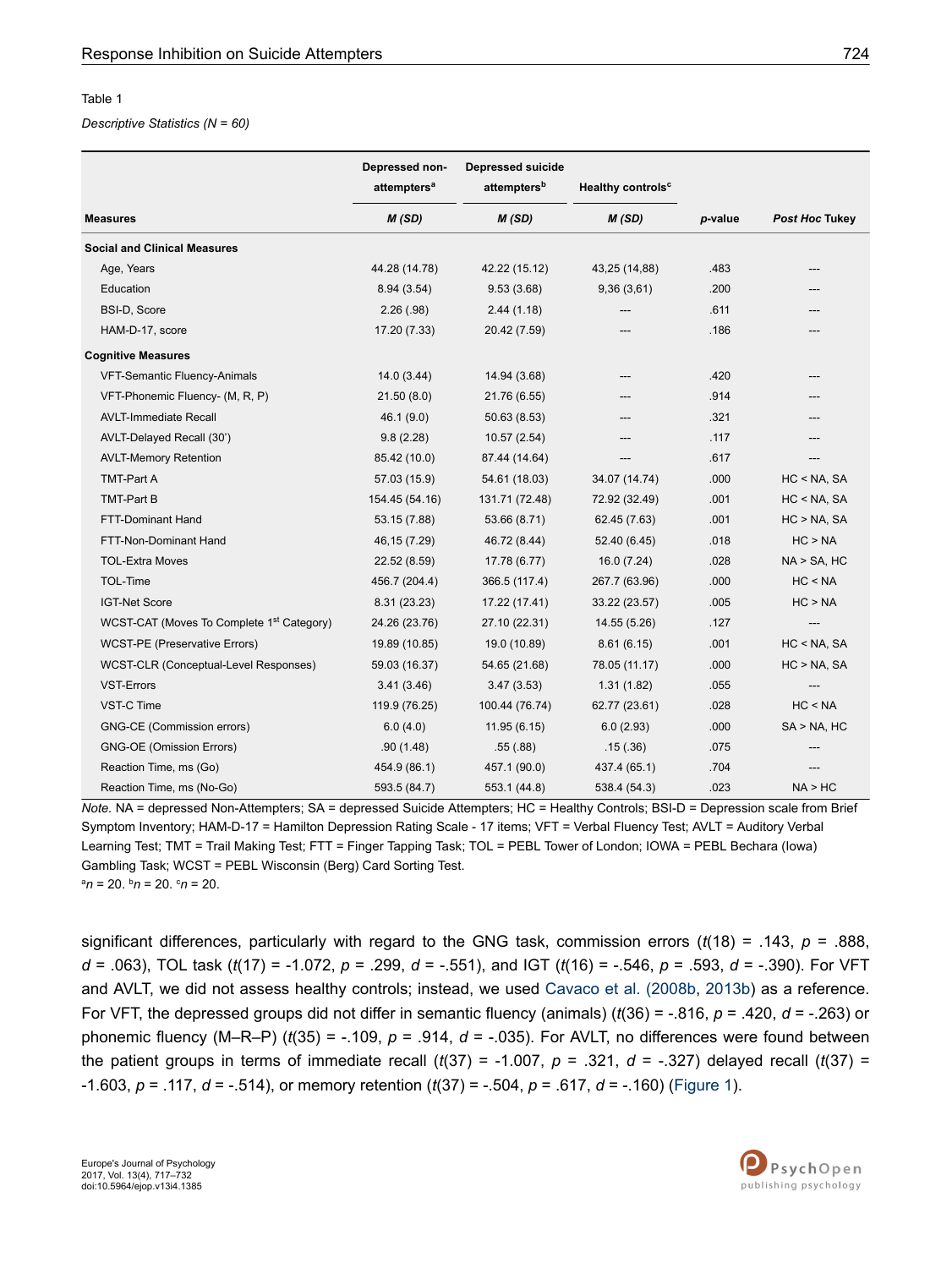<span id="page-8-0"></span>

*Figure 1.* Z scores of the neuropsychological tests presented by each cognitive domain.

### **Discussion**

Some of the results of our study are atypical. Our results are in line with those of [King et al. \(2000\),](#page-12-0) who challenged the widely discussed theory that depressed suicidal individuals are usually characterized by EF deficits, but they conflict with most reports ([Jollant et al., 2011](#page-11-0); [Keilp et al., 2001,](#page-11-0) [2008,](#page-11-0) [2013](#page-11-0); [Marzuk et al.,](#page-12-0) [2005](#page-12-0); [Richard-Devantoy, Gorwood, et al., 2012](#page-13-0); [Richard-Devantoy, Jollant, et al., 2012](#page-13-0); [Richard-Devantoy et](#page-13-0) [al., 2014](#page-13-0); [Westheide et al., 2008\)](#page-14-0). In our study, both groups of depressed patients were outperformed by healthy controls on most tests assessing EFs, as reported in previous studies ([Beats et al., 1996;](#page-10-0) [Biringer et al.,](#page-10-0) [2005](#page-10-0); [Jollant et al., 2011;](#page-11-0) [Keilp et al., 2001, 2008, 2013;](#page-11-0) [King et al., 2000](#page-12-0); [Lee et al., 2012](#page-12-0); [Marzuk et al., 2005](#page-12-0); [McDermott & Ebmeier, 2009;](#page-12-0) [Richard-Devantoy, Gorwood, et al., 2012](#page-13-0); [Richard-Devantoy, Jollant, et al., 2012](#page-13-0); [Richard-Devantoy et al., 2014;](#page-13-0) [Rogers et al., 2004;](#page-13-0) [Roiser et al., 2009;](#page-13-0) [Stordal et al., 2004](#page-14-0); [Wagner et al.,](#page-14-0) [2012](#page-14-0); [Westheide et al., 2008](#page-14-0)), and the results were statistically significant for TMT part B, IGT, and WCST (perseverative errors and conceptual-level responses). This finding confirms our first hypothesis (i.e., that all depressed subjects will perform worse than non-depressed subjects).

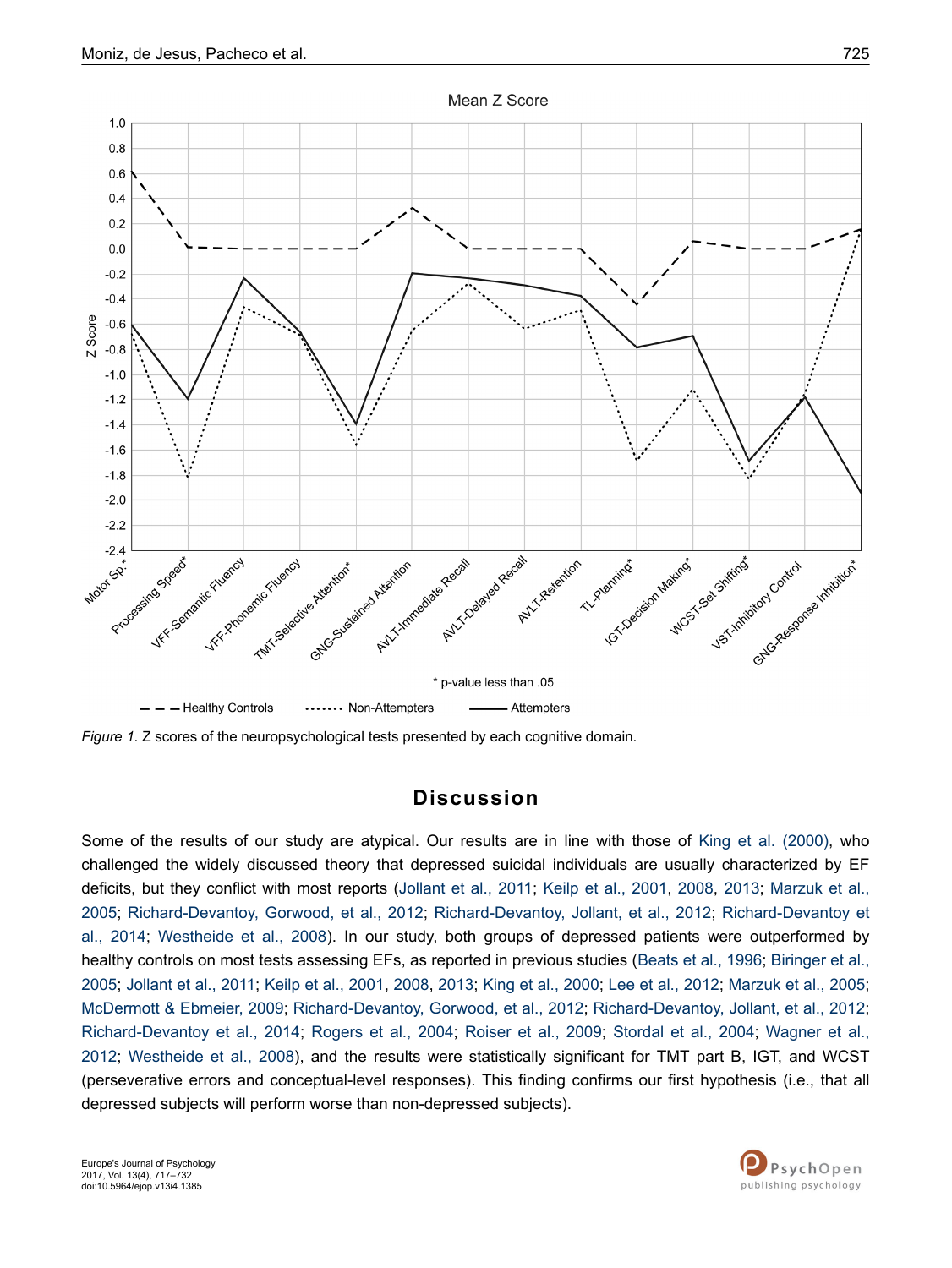Similarly, our results do not provide sufficient evidence to clearly differentiate between depressed attempters and depressed non-attempters. Our suicidal group did not perform worse than depressed patients who had never attempted suicide in, measures such as WCST or IGT, which are widely recognized to provide important evaluations regarding set shifting and decision making. Therefore, our second hypothesis (i.e., that depressed suicide attempters will generally exhibit more executive deficits than depressed non-attempters and healthy controls) is not confirmed. When we isolated only the suicidal subjects and compared performance based on the suicidal act (violent and non-violent), we did not find differences, particularly in IGT, as reported in the recent study of [Wyart et al. \(2016\).](#page-14-0) This finding may relate to the size of the suicidal group in our study; in the future, the sample size should be increased to improve statistical power and to control the type of suicide attempt.

A surprising result in our study is the difference in the results for TOL (extra moves). In contrast to depressed non-attempters, depressed attempters' performances on TOL did not differ from those of healthy controls, which may indicate that their planning ability was relatively intact at the time of assessment. As in previous studies ([Beats et al., 1996;](#page-10-0) [Elliott et al., 1996\)](#page-11-0), we expected poor performances in both depressive groups, and this normative performance in planning might contribute to the risk of suicide because it enables organization of each step in pursuit of a certain objective or intention ([Lezak, Howieson, & Loring, 2004](#page-12-0)), such as a suicidal act. We could not, however, exclude a false positive in this last result. If we made a Bonferroni adjustment, dividing the alpha value (.05) by the number of tests (9), we would obtain a new p-value of .00055. Therefore, the TOL result is not significant.

As with the subjects in [Westheide et al. \(2008\)](#page-14-0) and [Richard-Devantoy, Ding, Lepage, Turecki, and Jollant](#page-13-0) [\(2016\),](#page-13-0) the depressed attempters were clearly distinguishable from the non-attempters and healthy controls through the former's deficit in response inhibition and relatively poor performance in relation to GNGcommission errors. The influence of cognitive inhibition on the cognitive functioning of depressed suicide attempters must be further investigated to improve our understanding of the potential impairments related to suicidal behavior and the benefits of cognitive rehabilitation, for example training-induced behavioral and brain plasticity in inhibitory control ([Spierer, Chavan, & Manuel, 2013\)](#page-14-0).

### **Conclusions**

The results of the current study distinguish between depressed attempters and depressed non-attempters based on their performance in response inhibition, which is essential for selecting the behavior needed to respond appropriately or to inhibit an inappropriate response ([Simmonds, Pekar, & Mostofsky, 2008](#page-13-0)). Furthermore, we must acknowledge the presence of normative planning, which may allow subjects to order and prioritize ideas essential to the development of a conceptual scheme to carry out a determined plan ([Lezak et](#page-12-0) [al., 2004](#page-12-0)), such as a suicidal plan.

Finally, executive functioning deficits appear to be related to the depressive state. In our sample, no difference was found in the performance of the two groups of depressed subjects (suicidal and non-suicidal), particular in the classic neuropsychological assessment (e.g., IGT, WCST, VST, TMT).

To better understand these findings, our study should be replicated using larger samples.

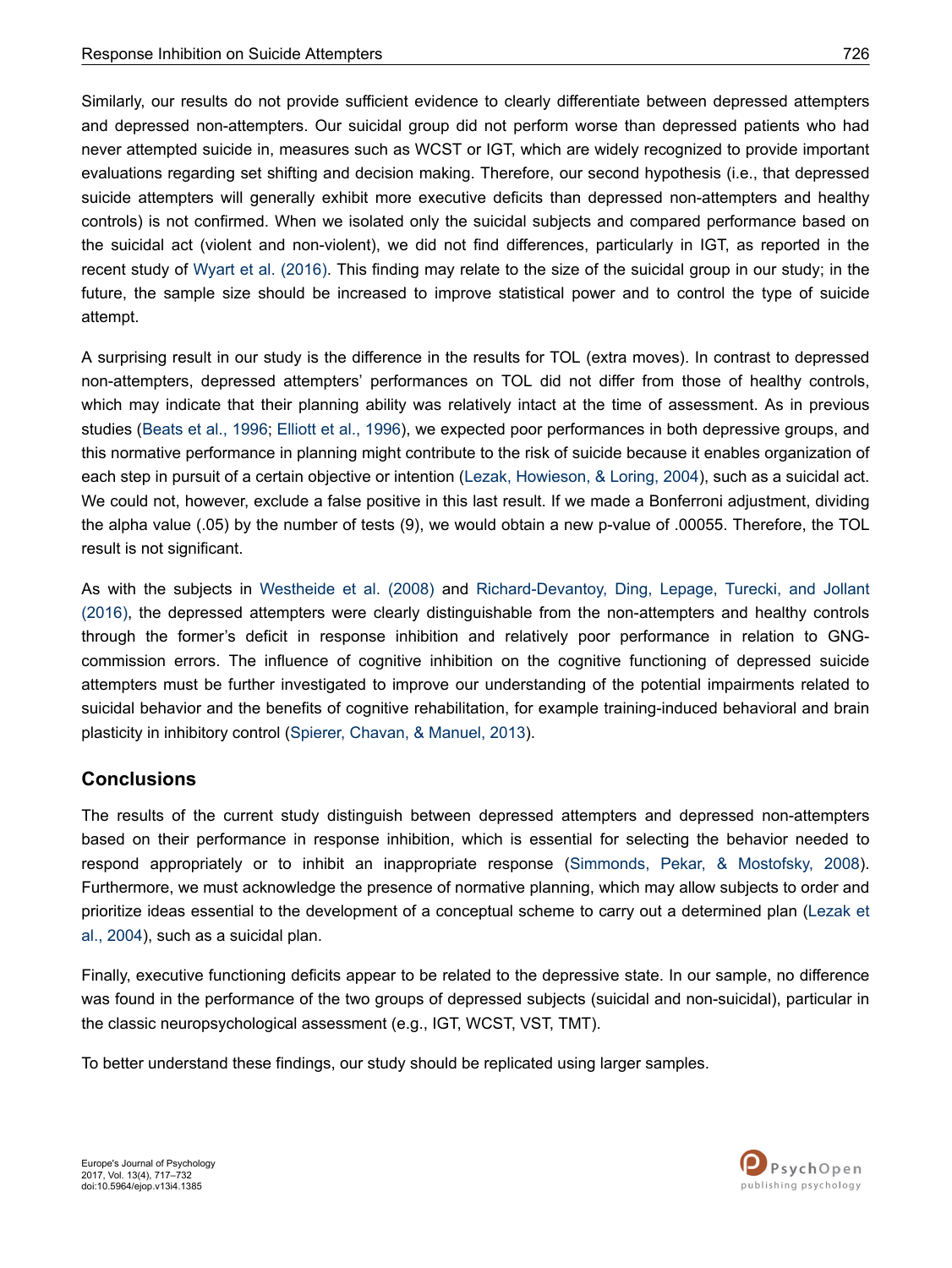### <span id="page-10-0"></span>**Funding**

The authors have no funding to report.

### **Competing Interests**

The authors have declared that no competing interests exist.

#### **Acknowledgments**

We thank all participants of this study.

### **Author Contributions**

M.M., and S.N.J. designed the study and analyzed the data; M.M. performed the experiments; A.P., J.V., M.B., and D.S. revised drafts of the paper. All authors contributed to and have approved the final manuscript.

### **References**

- Arsenault-Lapierre, G., Kim, C., & Turecki, G. (2004). Psychiatric diagnoses in 3275 suicides: A meta-analysis. *BMC Psychiatry, 4*, Article 37. doi[:10.1186/1471-244X-4-37](http://doi.org/10.1186/1471-244X-4-37)
- Beats, B. C., Sahakian, B. J., & Levy, R. (1996). Cognitive performance in tests sensitive to frontal lobe dysfunction in the elderly depressed. *Psychological Medicine, 26*, 591-603. doi[:10.1017/S0033291700035662](http://doi.org/10.1017/S0033291700035662)
- Bechara, A., Damasio, A. R., Damasio, H., & Anderson, S. W. (1994). Insensitivity to future consequences following damage to human prefrontal cortex. *Cognition, 50*, 7-15. doi:10.1016/0010-0277(94)90018-3
- Bezdjian, S., Baker, L. A., Lozano, D. I., & Raine, A. (2009). Assessing inattention and impulsivity in children during the Go/ NoGo task. *British Journal of Developmental Psychology, 27*, 365-383. doi:[10.1348/026151008X314919](http://doi.org/10.1348/026151008X314919)
- Biringer, E., Lundervold, A., Stordal, K., Mykletun, A., Egeland, J., Bottlender, R., & Lund, A. (2005). Executive function improvement upon remission of recurrent unipolar depression. *European Archives of Psychiatry and Clinical Neuroscience, 255*, 373-380. doi:[10.1007/s00406-005-0577-7](http://doi.org/10.1007/s00406-005-0577-7)
- Burgess, P. W., & Alderman, N. (2003). Executive dysfunction. In L. H. Goldstein & J. E. McNeil (Eds.), *Clinical neuropsychology: A practical guide to assessment and management for clinicians* (pp. 185-209). Chichester, United Kingdom: John Wiley & Sons.
- Canavarro, M. C. (2007). Inventário de sintomas psicopatológicos (BSI): Uma revisão crítica dos estudos realizados em Portugal. In M. R. Simões, C. Machado, M. M. Gonçalves, & L. S. Almeida (Eds.), *Avaliação psicológica: Instrumentos validados para a população portuguesa* (pp. 305-330). Coimbra, Portugal: Quarteto Editora.
- Carrillo-de-la-Peña, M. T., & García-Larrea, L. (2007). Right frontal event related EEG coherence (ERCoh) differentiates good from bad performers of the Wisconsin Card Sorting Test (WCST). *Neurophysiologie Clinique/Clinical Neurophysiology, 37*, 63-75. doi[:10.1016/j.neucli.2007.02.002](http://doi.org/10.1016/j.neucli.2007.02.002)
- Cavaco, S., Goncalves, A., Pinto, C., Almeida, E., Gomes, F., Moreira, I., . . . Teixeira-Pinto, A. (2013a). Trail making test: Regression-based norms for the Portuguese population. *Archives of Clinical Neuropsychology, 28*, 189-198. doi:[10.1093/arclin/acs115](http://doi.org/10.1093/arclin/acs115)

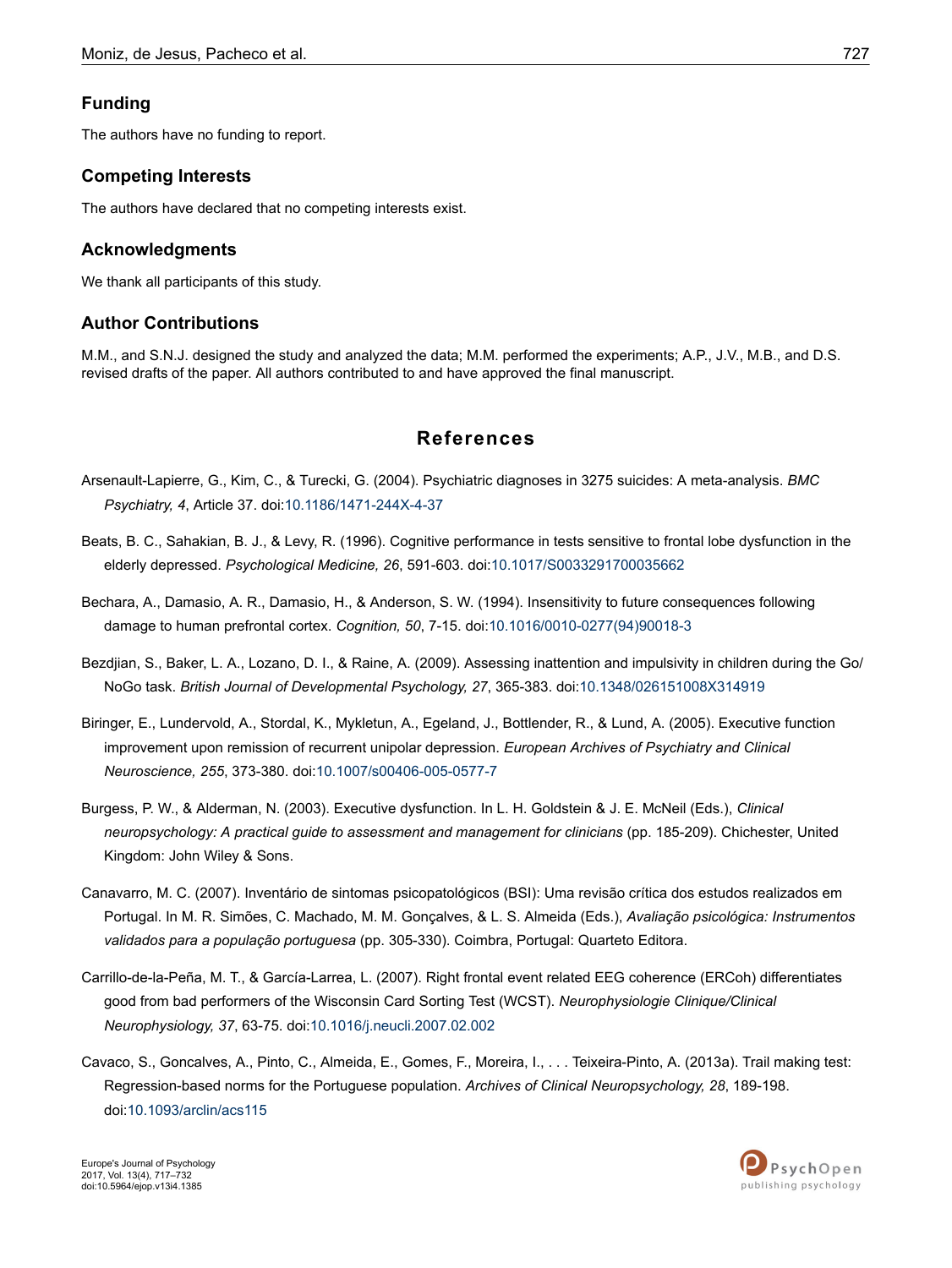- <span id="page-11-0"></span>Cavaco, S., Gonçalves, A., Pinto, C., Almeida, E., Gomes, F., Moreira, I., . . . Teixeira-Pinto, A. (2013b). Semantic fluency and phonemic fluency: Regression-based norms for the Portuguese population. *Archives of Clinical Neuropsychology, 28*, 262-271. doi:[10.1093/arclin/act001](http://doi.org/10.1093/arclin/act001)
- Cavaco, S., Pinto, C., Gonçalves, A., Gomes, F., Pereira, A., & Malaquias, C. (2008a). Trail making test: Dados normativos dos 21 aos 65 anos. *Psychologica, 49*, 222-238.
- Cavaco, S., Pinto, C., Gonçalves, A., Gomes, F., Pereira, A., & Malaquias, C. (2008b). Auditory verbal learning test: Dados normativos dos 21 aos 65 anos (norms for 21–65 years old). *Psychologica, 49*, 208-221.
- Christianson, M. K., & Leathem, J. M. (2004). Development and standardisation of the computerised finger tapping test: Comparison with other finger tapping instruments. *New Zealand Journal of Psychology, 33*, 44-49.
- Elliott, R., Sahakian, B. J., McKay, A. P., Herrod, J. J., Robbins, T. W., & Paykel, E. S. (1996). Neuropsychological impairments in unipolar depression: The influence of perceived failure on subsequent performance. *Psychological Medicine, 26*, 975-989. doi:[10.1017/S0033291700035303](http://doi.org/10.1017/S0033291700035303)
- Ferreira, J., & Castela, M. (1999). Questionário de Ideação Suicida (Q.I.S.). In M. Simões, M. Gonçalves, & L. Almeida (Eds.), *Testes e provas psicológicas em Portugal* (pp. 123-130). Braga, Portugal: APPORT/SHO.
- Hubel, K. A., Reed, B., Yund, E. W., Herron, T. J., & Woods, D. L. (2013). Computerized measures of finger tapping: Effects of hand dominance, age, and sex. *Perceptual & Motor Skills, 116*, 929-952. doi:[10.2466/25.29.PMS.116.3.929-952](http://doi.org/10.2466/25.29.PMS.116.3.929-952)
- Hubel, K. A., Yund, E. W., Herron, T. J., & Woods, D. L. (2013). Computerized measures of finger tapping: Reliability, malingering and traumatic brain injury. *Journal of Clinical and Experimental Neuropsychology, 35*, 745-758. doi:[10.1080/13803395.2013.824070](http://doi.org/10.1080/13803395.2013.824070)
- Hyler, S. E. (1994). *Personality diagnostic questionnaire.* New York, NY, USA: New York State Psychiatric Institute.
- Jollant, F., Lawrence, N. L., Olié, E., Guillaume, S., & Courtet, P. (2011). The suicidal mind and brain: A review of neuropsychological and neuroimaging studies. *The World Journal of Biological Psychiatry, 12*, 319-339. doi:[10.3109/15622975.2011.556200](http://doi.org/10.3109/15622975.2011.556200)
- Kaller, C. P., Unterrainer, J. M., Rahm, B., & Halsband, U. (2004). The impact of problem structure on planning: Insights from the Tower of London task. *Cognitive Brain Research, 20*, 462-472. doi:[10.1016/j.cogbrainres.2004.04.002](http://doi.org/10.1016/j.cogbrainres.2004.04.002)
- Keilp, J. G., Gorlyn, M., Oquendo, M. A., Burke, A. K., & Mann, J. J. (2008). Attention deficit in depressed suicide attempters. *Psychiatry Research, 159*, 7-17. doi:[10.1016/j.psychres.2007.08.020](http://doi.org/10.1016/j.psychres.2007.08.020)
- Keilp, J. G., Gorlyn, M., Russell, M., Oquendo, M. A., Burke, A. K., Harkavy-Friedman, J., & Mann, J. J. (2013). Neuropsychological function and suicidal behavior: Attention control, memory and executive dysfunction in suicide attempt. *Psychological Medicine, 43*, 539-551. doi[:10.1017/S0033291712001419](http://doi.org/10.1017/S0033291712001419)
- Keilp, J. G., Grunebaum, M. F., Gorlyn, M., LeBlanc, S., Burke, A. K., Galfalvy, H., . . . Mann, J. J. (2012). Suicidal ideation and the subjective aspects of depression. *Journal of Affective Disorders, 140*, 75-81. doi:[10.1016/j.jad.2012.01.045](http://doi.org/10.1016/j.jad.2012.01.045)
- Keilp, J. G., Sackeim, H. A., Brodsky, B. S., Oquendo, M. A., Malone, K. M., & Mann, J. J. (2001). Neuropsychological dysfunction in depressed suicide attempters. *The American Journal of Psychiatry, 158*, 735-741. doi:[10.1176/appi.ajp.158.5.735](http://doi.org/10.1176/appi.ajp.158.5.735)

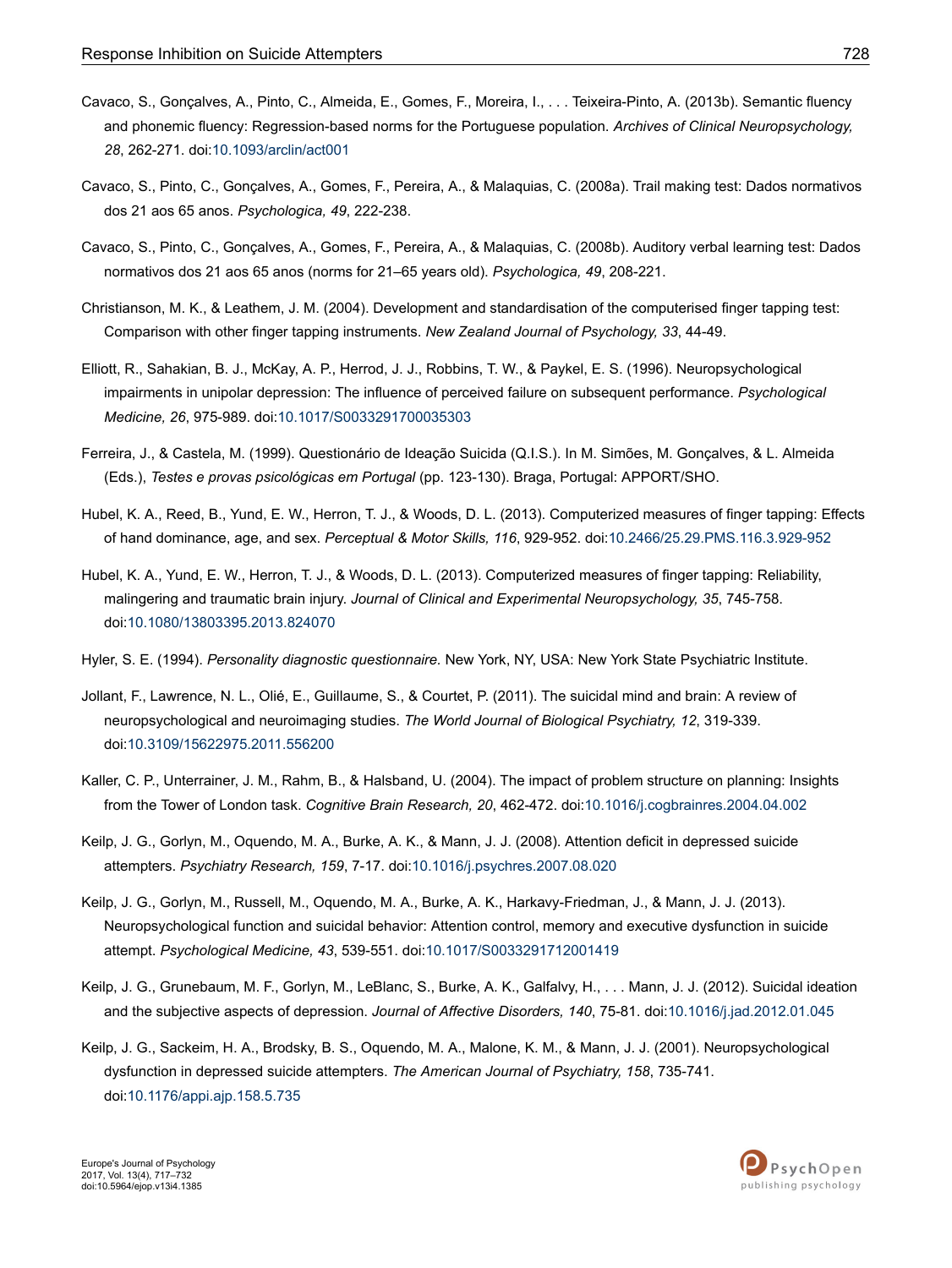- <span id="page-12-0"></span>Kessler, R. C., Borges, G., & Walters, E. E. (1999). Prevalence of and risk factors for lifetime suicide attempts in the national comorbidity survey. *Archives of General Psychiatry, 56*, 617-626. doi:[10.1001/archpsyc.56.7.617](http://doi.org/10.1001/archpsyc.56.7.617)
- Kindlon, D., Mezzacappa, E., & Earls, F. (1995). Psychometric properties of impulsivity measures: Temporal stability, validity and factor structure. *Journal of Child Psychology and Psychiatry, and Allied Disciplines, 36*, 645-661. doi:[10.1111/j.1469-7610.1995.tb02319.x](http://doi.org/10.1111/j.1469-7610.1995.tb02319.x)
- King, D. A., Conwell, Y., Cox, C., Henderson, R. E., Denning, D. G., & Caine, E. D. (2000). A neuropsychological comparison of depressed suicide attempters and nonattempters. *The Journal of Neuropsychiatry and Clinical Neurosciences, 12*, 64-70. doi[:10.1176/jnp.12.1.64](http://doi.org/10.1176/jnp.12.1.64)
- Lee, R. S. C., Hermens, D. F., Porter, M. A., & Redoblado-Hodge, M. A. (2012). A meta-analysis of cognitive deficits in firstepisode major depressive disorder. *Journal of Affective Disorders, 140*, 113-124. doi:[10.1016/j.jad.2011.10.023](http://doi.org/10.1016/j.jad.2011.10.023)
- Lezak, M. D., Howieson, D. B., & Loring, D. W. (2004). *Neuropsychological assessment.* Oxford, United Kingdom: Oxford University Press.
- Marzuk, P. M., Hartwell, N., Leon, A. C., & Portera, L. (2005). Executive functioning in depressed patients with suicidal ideation. *Acta Psychiatrica Scandinavica, 112*, 294-301. doi:[10.1111/j.1600-0447.2005.00585.x](http://doi.org/10.1111/j.1600-0447.2005.00585.x)
- McDermott, L. M., & Ebmeier, K. P. (2009). A meta-analysis of depression severity and cognitive function. *Journal of Affective Disorders, 119*, 1-8. doi:[10.1016/j.jad.2009.04.022](http://doi.org/10.1016/j.jad.2009.04.022)
- McKinlay, A., & McLellan, T. (2011). Does mode of presentation affect performance on the Tower of London task? *Clinical Psychologist, 15*, 63-68. doi[:10.1111/j.1742-9552.2011.00021.x](http://doi.org/10.1111/j.1742-9552.2011.00021.x)
- Miyake, A., Friedman, N. P., Emerson, M. J., Witzki, A. H., Howerter, A., & Wager, T. D. (2000). The unity and diversity of executive functions and their contributions to complex "frontal lobe" tasks: A latent variable analysis. *Cognitive Psychology, 41*, 49-100. doi[:10.1006/cogp.1999.0734](http://doi.org/10.1006/cogp.1999.0734)
- Moniz, M., De Jesus, S. N., Gonçalves, E., Pacheco, A., & Viseu, J. (2016). Decision-making in adult unipolar depressed patients and healthy subjects: Significant differences in net score and in non-traditional alternative measures. *Neuropsychological Trends, 19*, 7-15. doi[:10.7358/neur-2016-019-moni](http://doi.org/10.7358/neur-2016-019-moni)
- Moniz, M., De Jesus, S. N., Gonçalves, E., Viseu, J., Baptista, A. S., & Pacheco, A. (2016). Computerized Victoria Stroop test in adult unipolar depressed patients and healthy subjects: Influence of age and gender. *Psychology, 7*, Article 62539. doi:[10.4236/psych.2016.71001](http://doi.org/10.4236/psych.2016.71001)
- Moniz, M., De Jesus, S. N., Gonçalves, E., Viseu, J., Pacheco, A., & Moreira, S. (2016). Portuguese version of simple Go/No-Go task: Influence of age in attention and response inhibition reaction time. *Psychology, 7*, 254-257. doi:[10.4236/psych.2016.72027](http://doi.org/10.4236/psych.2016.72027)
- Moniz, M., De Jesus, S. N., Pacheco, A., Gonçalves, E., & Viseu, J. (2016). Computerized finger tapping task in adult unipolar depressed patients and healthy subjects: Influence of age, gender, education, and hand dominance. *Review of European Studies, 8*, 1-10. doi[:10.5539/res.v8n4p1](http://doi.org/10.5539/res.v8n4p1)
- Moniz, M., De Jesus, S. N., Viseu, J., Gonçalves, E., Moreira, S., & Pacheco, A. (2016). Executive dysfunction in nonpsychotic unipolar depressed patients: Assessement by the Wisconsin (Berg) Card Sorting Test. *International Journal of Psychological Studies, 8*, 112-118. doi:[10.5539/ijps.v8n1p112](http://doi.org/10.5539/ijps.v8n1p112)

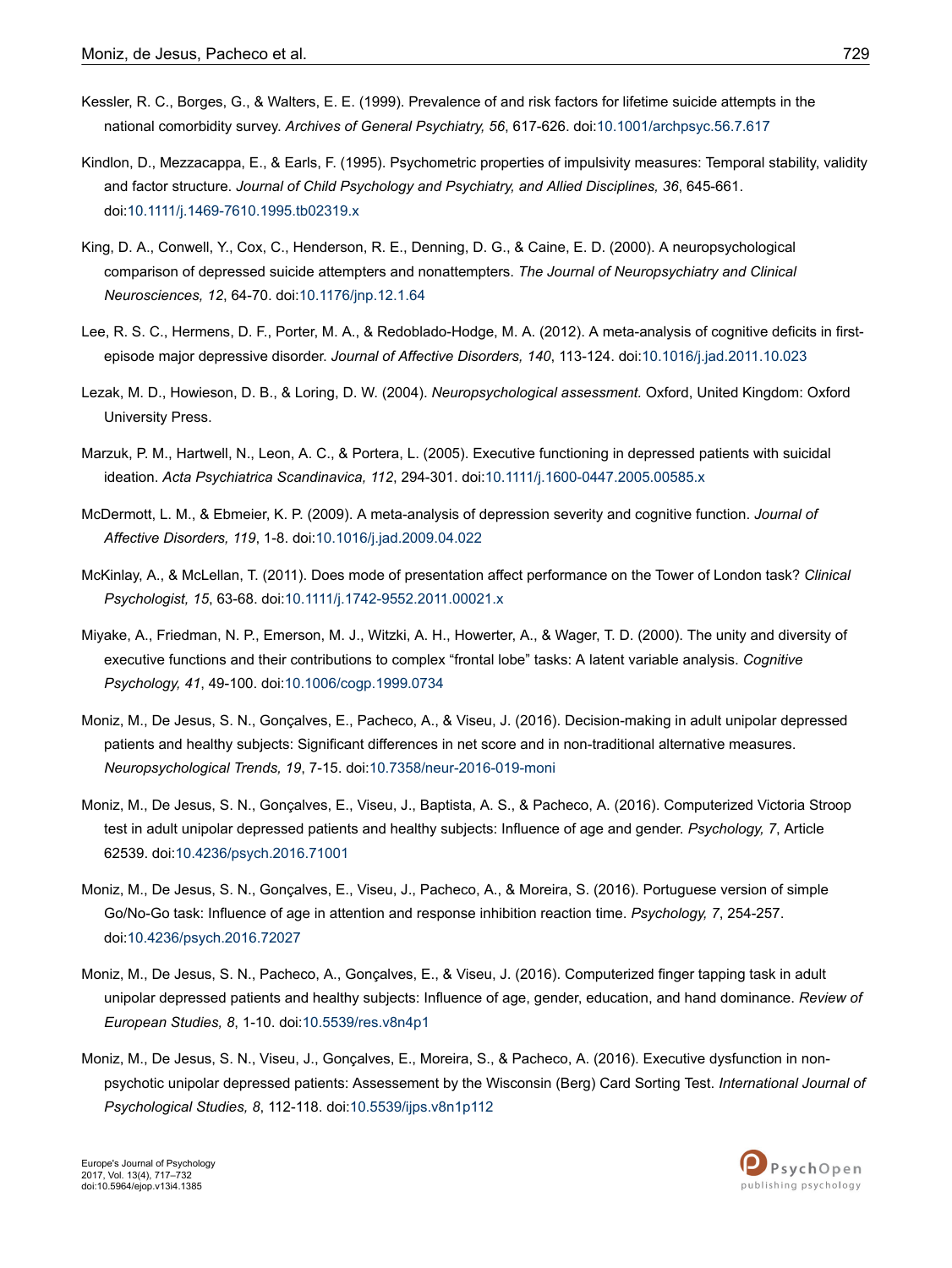- <span id="page-13-0"></span>Moniz, M., De Jesus, S. N., Viseu, J., Gonçalves, E., Pacheco, A., & Baptista, A. S. (2016). Planning dysfunction in nonpsychotic unipolar depressed patients: Assessement by a computerized version of the Tower of London task. *International Journal of Psychological Studies, 8*, 119-124. doi:[10.5539/ijps.v8n1p119](http://doi.org/10.5539/ijps.v8n1p119)
- Mueller, S. T., & Piper, B. J. (2014). The Psychology Experiment Building Language (PEBL) and PEBL test battery. *Journal of Neuroscience Methods, 222*, 250-259. doi:[10.1016/j.jneumeth.2013.10.024](http://doi.org/10.1016/j.jneumeth.2013.10.024)
- Newman, S. D., Greco, J. A., & Lee, D. (2009). An fMRI study of the Tower of London: A look at problem structure differences. *Brain Research, 1286*, 123-132. doi:[10.1016/j.brainres.2009.06.031](http://doi.org/10.1016/j.brainres.2009.06.031)
- Nock, M. K., Hwang, I., Sampson, N. A., & Kessler, R. C. (2010). Mental disorders, comorbidity and suicidal behavior: Results from the National Comorbidity survey replication. *Molecular Psychiatry, 15*, 868-876. doi[:10.1038/mp.2009.29](http://doi.org/10.1038/mp.2009.29)
- Piper, B. J., Mueller, S. T., Geerken, A. R., Dixon, K. L., Kroliczak, G., Olsen, R. H. J., & Miller, J. K. (2015). Reliability and validity of neurobehavioral function on the Psychology Experimental Building Language test battery in young adults. *PeerJ, 3*, Article e1460. doi:[10.7717/peerj.1460](http://doi.org/10.7717/peerj.1460)
- Richard-Devantoy, S., Berlim, M. T., & Jollant, F. (2014). A meta-analysis of neuropsychological markers of vulnerability to suicidal behavior in mood disorders. *Psychological Medicine, 44*, 1663-1673. doi[:10.1017/S0033291713002304](http://doi.org/10.1017/S0033291713002304)
- Richard-Devantoy, S., Ding, Y., Lepage, M., Turecki, G., & Jollant, F. (2016). Cognitive inhibition in depression and suicidal behavior: A neuroimaging study. *Psychological Medicine, 46*, 933-944. doi[:10.1017/S0033291715002421](http://doi.org/10.1017/S0033291715002421)
- Richard-Devantoy, S., Gorwood, P., Annweiler, C., Olié, J.-P., Le Gall, D., & Beauchet, O. (2012). Suicidal behaviours in affective disorders: A deficit of cognitive inhibition? *Canadian Journal of Psychiatry, 57*, 254-262. doi:[10.1177/070674371205700409](http://doi.org/10.1177/070674371205700409)
- Richard-Devantoy, S., Jollant, F., Kefi, Z., Turecki, G., Olié, J. P., Annweiler, C., . . . Le Gall, D. (2012). Deficit of cognitive inhibition in depressed elderly: A neurocognitive marker of suicidal risk. *Journal of Affective Disorders, 140*, 193-199. doi:[10.1016/j.jad.2012.03.006](http://doi.org/10.1016/j.jad.2012.03.006)
- Rogers, M. A., Kasai, K., Koji, M., Fukuda, R., Iwanami, A., Nakagome, K., . . . Kato, N. (2004). Executive and prefrontal dysfunction in unipolar depression: A review of neuropsychological and imaging evidence. *Neuroscience Research, 50*, 1-11. doi[:10.1016/j.neures.2004.05.003](http://doi.org/10.1016/j.neures.2004.05.003)
- Roiser, J. P., Rubinsztein, J. S., & Sahakian, B. J. (2009). Neuropsychology of affective disorders. *Psychiatry, 8*, 91-96. doi:[10.1016/j.mppsy.2008.11.007](http://doi.org/10.1016/j.mppsy.2008.11.007)
- Schneider, B., Wetterling, T., Sargk, D., Schneider, F., Schnabel, A., Maurer, K., & Fritze, J. (2006). Axis I disorders and personality disorders as risk factors for suicide. *European Archives of Psychiatry and Clinical Neuroscience, 256*, 17-27. doi:[10.1007/s00406-005-0593-7](http://doi.org/10.1007/s00406-005-0593-7)
- Sheehan, D. V., Lecrubier, Y., Sheehan, K. H., Janavs, J., Weiller, E., Keskiner, A., . . . Dunbar, G. C. (1997). The validity of the Mini International Neuropsychiatric Interview (MINI) according to the SCID-P and its reliability. *European Psychiatry, 12*, 232-241. doi:10.1016/S0924-9338(97)83297-X
- Simmonds, D. J., Pekar, J. J., & Mostofsky, S. H. (2008). Meta-analysis of Go/No-go tasks demonstrating that fMRI activation associated with response inhibition is task-dependent. *Neuropsychologia, 46*, 224-232. doi:[10.1016/j.neuropsychologia.2007.07.015](http://doi.org/10.1016/j.neuropsychologia.2007.07.015)



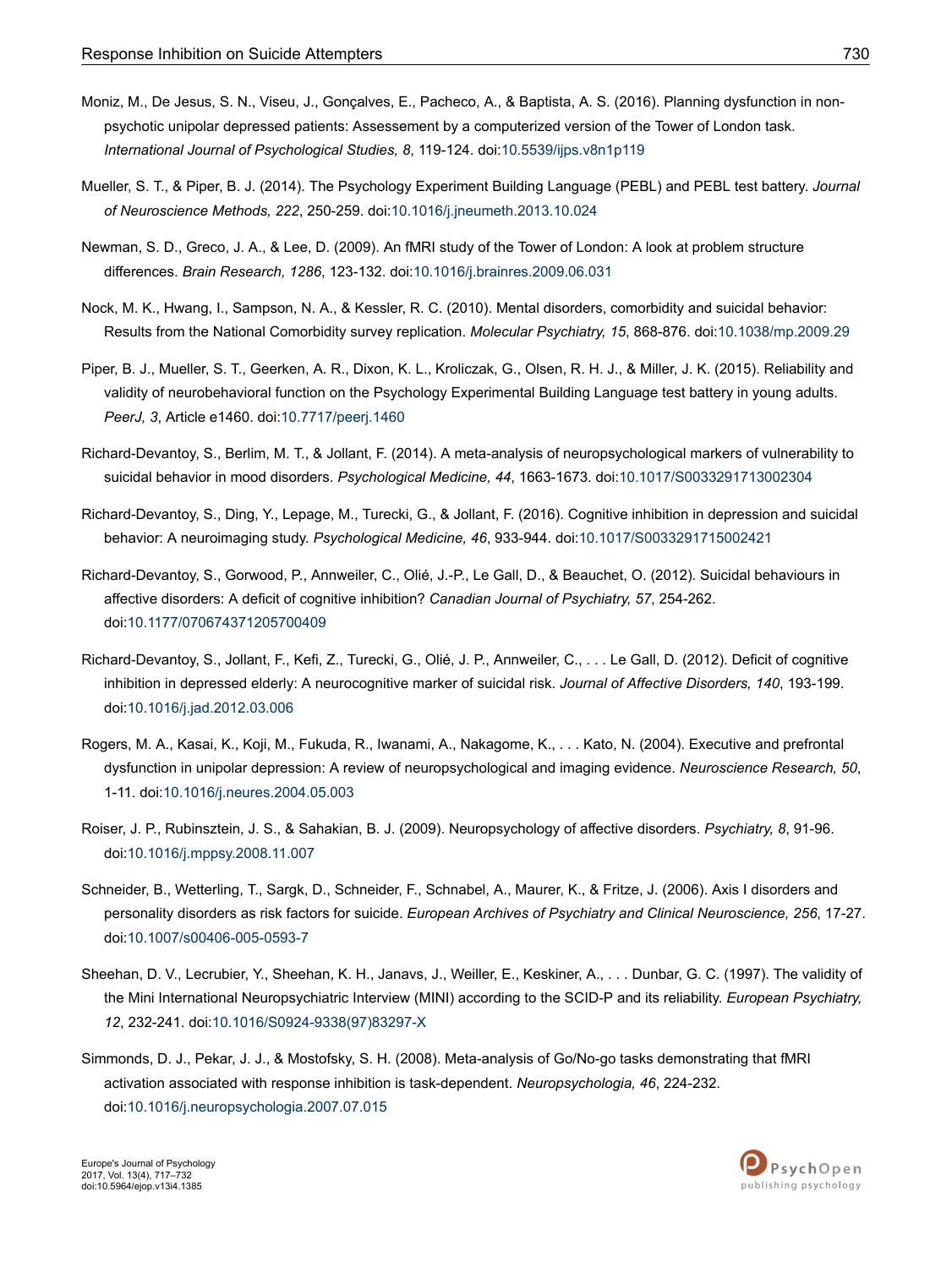- <span id="page-14-0"></span>Simões, M., Sousa, L., Duarte, P., Firmino, H., Pinho, M. S., Gaspar, N., . . . Silva, S. (2010). Avaliação da simulação ou esforço insuficiente com o Rey 15-Item Memory Test (15-IMT): Estudos de validação em grupos de adultos idosos. *Análise Psicológica, 28*, 209-226.
- Sousa, M. P., Lopes, J. S., & Vieira, R. (1979). Comparação entre a Escala de Hamilton e o questionário de Beck na quantificacão das depressões. *Jornal do Medico, 103*, 561-571.
- Spierer, L., Chavan, C. F., & Manuel, A. L. (2013). Training-induced behavioral and brain plasticity in inhibitory control. *Frontiers in Human Neuroscience, 7*, Article 427. doi[:10.3389/fnhum.2013.00427](http://doi.org/10.3389/fnhum.2013.00427)
- Stordal, K. I., Lundervold, A. J., Egeland, J., Mykletun, A., Asbjørnsen, A., Landrø, N. I., . . . Lund, A. (2004). Impairment across executive functions in recurrent major depression. *Nordic Journal of Psychiatry, 58*, 41-47. doi:[10.1080/08039480310000789](http://doi.org/10.1080/08039480310000789)
- Strauss, E., Sherman, E. M. S., & Spreen, O. (2006). *A Compendium of neuropsychological tests: Administration, norms, and commentary* (3rd ed.). Oxford, United Kingdom: Oxford University Press.
- Troyer, A. K., Leach, L., & Strauss, E. (2006). Aging and response inhibition: Normative data for the Victoria Stroop Test. *Neuropsychology, Development, and Cognition: Section B. Aging, Neuropsychology and Cognition, 13*, 20-35. doi:[10.1080/138255890968187](http://doi.org/10.1080/138255890968187)
- Wagner, S., Doering, B., Helmreich, I., Lieb, K., & Tadić, A. (2012). A meta-analysis of executive dysfunctions in unipolar major depressive disorder without psychotic symptoms and their changes during antidepressant treatment. *Acta Psychiatrica Scandinavica, 125*, 281-292. doi[:10.1111/j.1600-0447.2011.01762.x](http://doi.org/10.1111/j.1600-0447.2011.01762.x)
- Westheide, J., Quednow, B. B., Kuhn, K.-U., Hoppe, C., Cooper-Mahkorn, D., Hawellek, B., . . . Wagner, M. (2008). Executive performance of depressed suicide attempters: The role of suicidal ideation. *European Archives of Psychiatry and Clinical Neuroscience, 258*, 414-421. doi:[10.1007/s00406-008-0811-1](http://doi.org/10.1007/s00406-008-0811-1)
- World Health Organization (WHO). (2015). *Suicide* [Fact sheet N°398]. Retrieved from <http://www.who.int/mediacentre/factsheets/fs398/en/>
- Wyart, M., Jaussent, I., Ritchie, K., Abbar, M., Jollant, F., & Courtet, P. (2016). Iowa Gambling Task performance in elderly persons with a lifetime history of suicidal acts. *The American Journal of Geriatric Psychiatry, 24*, 399-406. doi:[10.1016/j.jagp.2015.12.007](http://doi.org/10.1016/j.jagp.2015.12.007)

### **About the Authors**

**Marco Moniz** PhD in Psychology at the University of Algarve, is a Clinical Psychologist and Clinical Neuropsychologist in Department of Psychiatry and Mental Health in Hospital Center of Algarve, Faro, Portugal. His research includes the study of cognitive functioning in depression, and the influence of suicidal behavior in cognition.

**Saul Neves de Jesus** is a Full Professor at the University of Algarve, Faro, Portugal and is the President of the Scientific Board in the Faculty of Human and Social Sciences at the University of Algarve, Faro, Portugal.

**Andreia Pacheco** is Clinical Psychologist in Department of Psychiatry and Mental Health in Hospital Center of Algarve, Faro, Portugal.



Europe's Journal of Psychology 2017, Vol. 13(4), 717–732 doi:10.5964/ejop.v13i4.1385